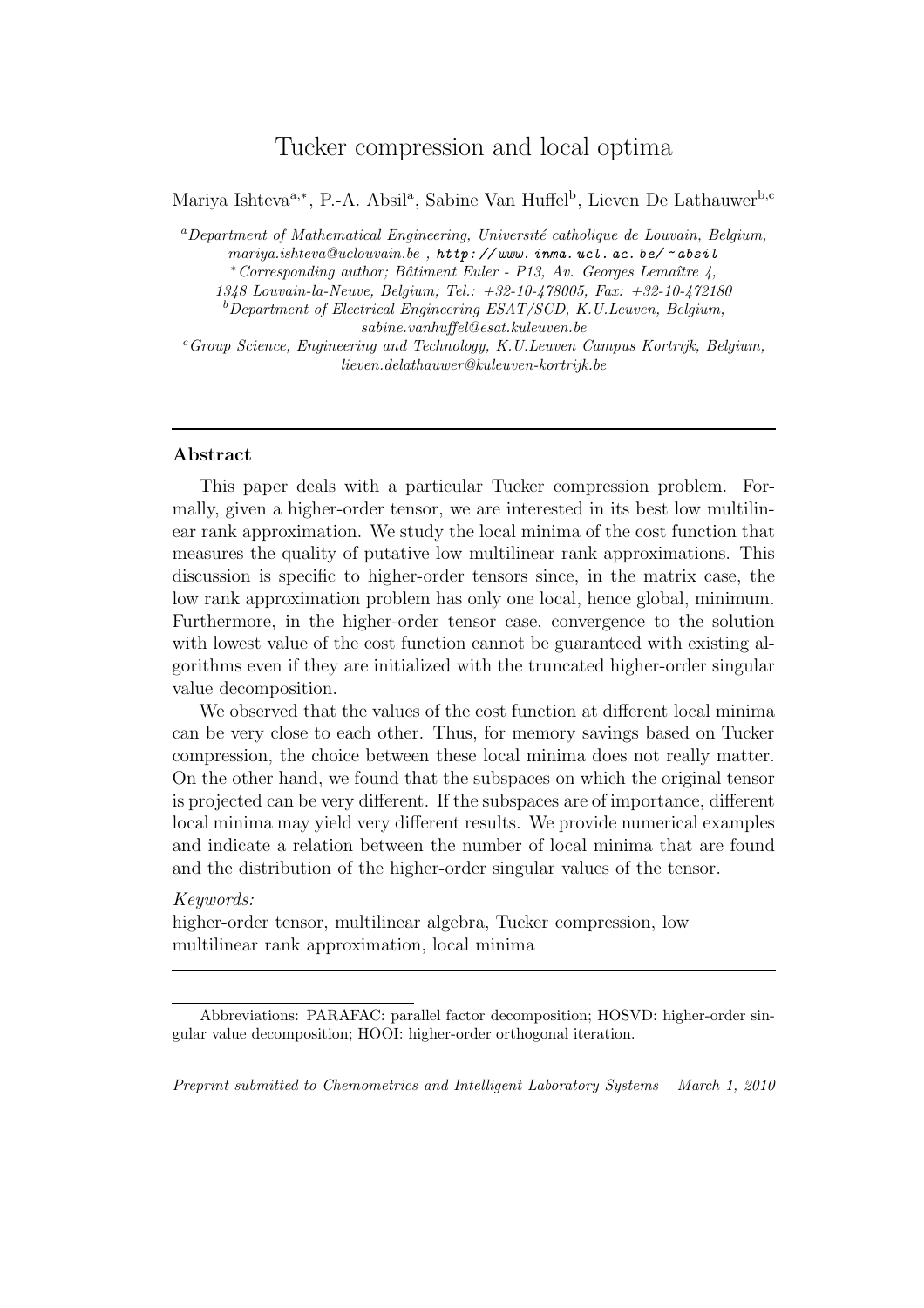### 1. Introduction

This paper deals with the problem of Tucker compression. Mathematically, this problem can be formulated as the approximation of a higher-order tensor by another tensor with bounded multilinear rank. This approximation can be used for dimensionality reduction [1, 2, 3, 4, 5, 6, 7, 8] and for signal subspace estimation [9, 10, 11, 5, 6, 7, 8]. A classical application in chemometrics is the compression of a third-order tensor, consisting of a set of excitation-emission matrices, with the goal to reduce the computational load of the fitting of a Parallel Factor model (PARAFAC) [6]. The problem is a higher-order generalization of the computation of the best low rank approximation of a matrix. The solution of the matrix problem follows from the truncated singular value decomposition (SVD) [12]. The higher-order case is by far more complex.

Original work concerning the tensor problem includes the decomposition introduced by Tucker [13, 14] and the TUCKALS3 algorithm proposed in [15], which was further analyzed in [16]. Other algorithms have recently been proposed in [17, 18, 19, 20, 21, 22, 23], all having specific advantages and disadvantages.

All algorithms in the literature look for a minimum of the cost function but do not further analyze the obtained result. However, in the tensor problem there exist local optima. Although this is not a new result, to the best of our knowledge it has never been examined in detail. In this paper, we discuss the existence of local minima, investigate some of their properties and suggest to use the algorithms with care. We believe that a number of potential problems have been overlooked so far and that there is even a certain risk that the blind application of algorithms may lead to false results.

This paper is organized as follows. In Section 2, the best low multilinear rank approximation problem is formulated mathematically. In Section 3, we provide numerical examples illustrating the existence of local minima. We also discuss a relation between the number of obtained local minima, the difficulty of the problem and the distribution of the higher-order singular values of the given tensor. Some properties of the local minima are presented in Section 4. In particular, we discuss the difference between local minima in terms of the value of the cost function and in terms of the subspaces on which the original tensor is projected. Section 5 treats the use of the truncated higher-order singular value decomposition (HOSVD) as a starting value for the algorithms with which the best low multilinear rank approximation is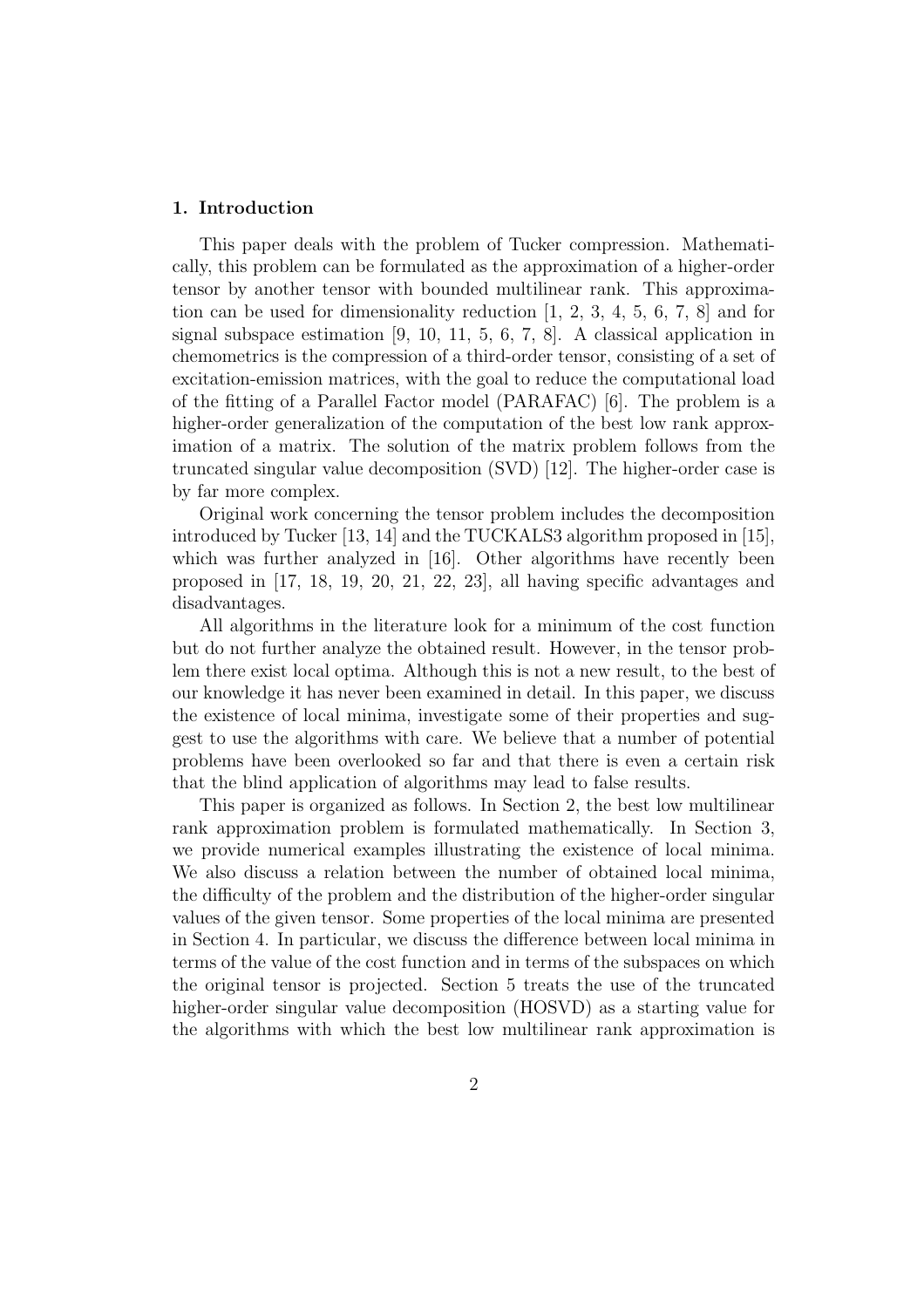computed. We draw our conclusions in Section 6.

### 2. The best low multilinear rank approximation

The columns and rows of a matrix are generalized to mode-n vectors  $(n = 1, 2, \ldots, N)$  in the case of Nth-order tensors. A mode-n vector is obtained by varying the nth index of the tensor, while keeping the other indices fixed. The mode- $n$  ranks of a higher-order tensor are generalizations of column and row rank of a matrix. The mode- $n$  rank is defined as the number of linearly independent mode-n vectors. If the mode-n rank equals  $R_n$ ,  $(n = 1, 2, ..., N)$ , the tensor is said to have multilinear rank equal to  $(R_1, R_2, \ldots, R_N)$  [24, 25] and it is called a rank- $(R_1, R_2, \ldots, R_N)$  tensor. Approximating a tensor by another one with low multilinear rank is often called Tucker compression. In this paper, we specifically consider the best low multilinear rank approximation. For simplicity, we consider third-order real-valued tensors.

In mathematical terms, the cost function that has to be minimized is defined in the following way. Given a tensor  $A \in \mathbb{R}^{I_1 \times I_2 \times I_3}$ , its best rank- $(R_1, R_2, R_3)$  approximation  $\mathcal{A} \in \mathbb{R}^{I_1 \times I_2 \times I_3}$  minimizes the least-squares function  $f: \mathbb{R}^{I_1 \times I_2 \times I_3} \to \mathbb{R}$ ,

$$
f: \hat{\mathcal{A}} \mapsto ||\mathcal{A} - \hat{\mathcal{A}}||^2 \tag{1}
$$

under the constraint that the mode-n rank of  $\hat{\mathcal{A}}$  is bounded by  $R_n$ ,  $n = 1, 2, 3$ , where  $\|\cdot\|$  stands for the Frobenius norm  $(\|\cdot\|^2)$  is equal to the sum of the squares of all elements).

The mode-1 product  $\mathcal{A} \bullet_1 \mathbf{M}$  of a tensor  $\mathcal{A} \in \mathbb{R}^{I_1 \times I_2 \times I_3}$  with a matrix  $\mathbf{M} \in \mathbb{R}^{J_1 \times I_1}$  is defined by

$$
(\mathcal{A} \bullet_1 \mathbf{M})_{j_1 i_2 i_3} = \sum_{i_1} a_{i_1 i_2 i_3} m_{j_1 i_1}^{(1)},
$$

where  $1 \leq i_n \leq I_n$ ,  $1 \leq j_1 \leq J_1$  and  $a_{i_1 i_2 i_3}$  is the element of A at position  $(i_1, i_2, i_3)$ . In other words, the mode-1 vectors of A are multiplied by M. The mode-2 and mode-3 products are defined in a similar way. It is often useful to represent the elements of a tensor in a matrix form. One possible way to do so is to put the mode-1, mode-2 or mode-3 vectors one after the other in a specific order. We use the following definitions for the matrix representations  $\mathbf{A}_{(1)}$ ,  $\mathbf{A}_{(2)}$  and  $\mathbf{A}_{(3)}$  of  $\mathcal{A}$ :

$$
(\mathbf{A}_{(1)})_{i_1,(i_2-1)I_3+i_3}=(\mathbf{A}_{(2)})_{i_2,(i_3-1)I_1+i_1}=(\mathbf{A}_{(3)})_{i_3,(i_1-1)I_2+i_2}=a_{i_1i_2i_3}\,,
$$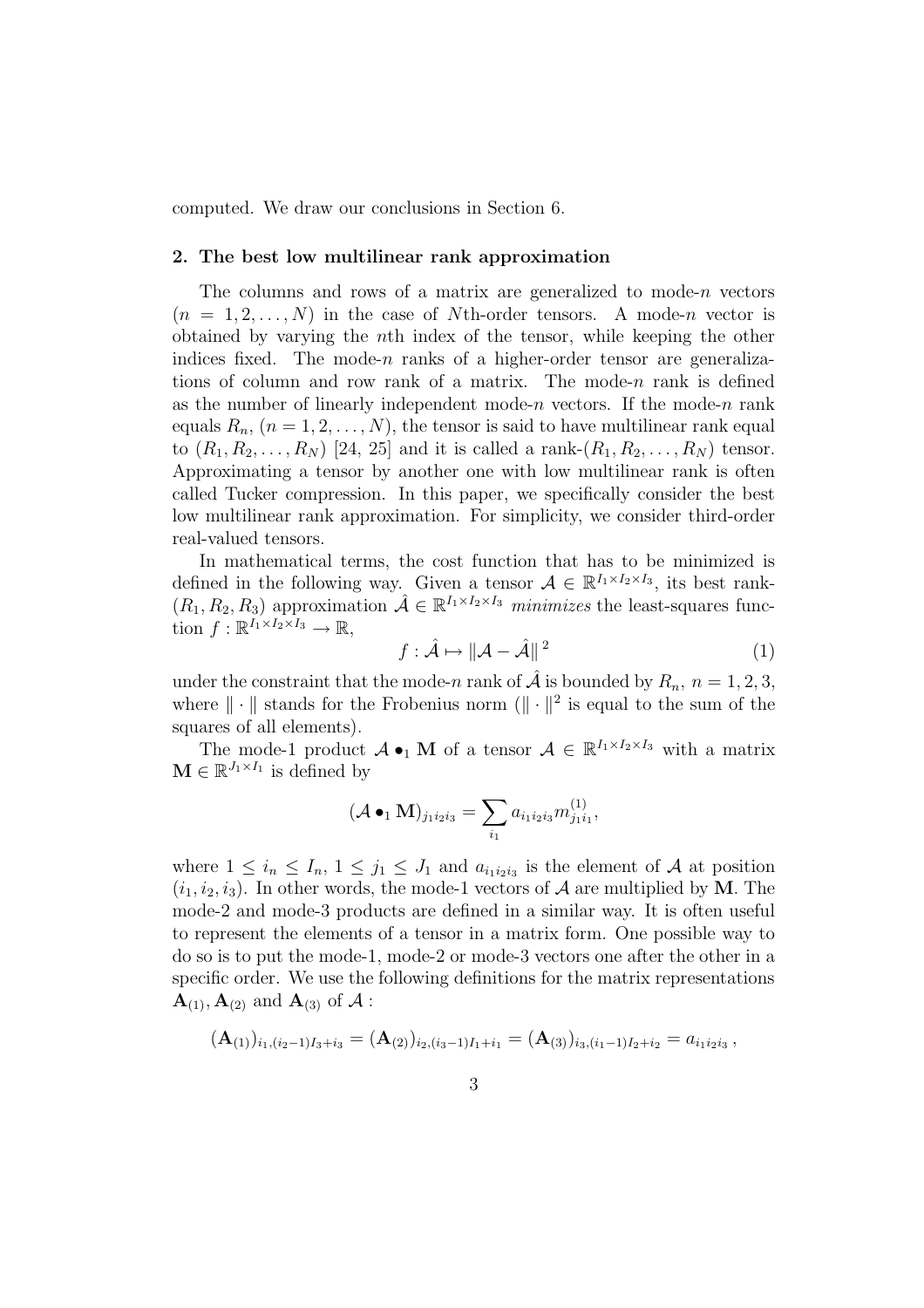where  $1 \leq i_n \leq I_n$ .

In practice, it is equivalent  $[16, 5, 15]$  and more convenient to *maximize* the function

$$
\overline{g}: St(R_1, I_1) \times St(R_2, I_2) \times St(R_3, I_3) \to \mathbb{R},
$$
  

$$
(\mathbf{U}, \mathbf{V}, \mathbf{W}) \mapsto ||\mathcal{A} \bullet_1 \mathbf{U}^T \bullet_2 \mathbf{V}^T \bullet_3 \mathbf{W}^T||^2 = ||\mathbf{U}^T \mathbf{A}_{(1)}(\mathbf{V} \otimes \mathbf{W})||^2
$$
 (2)

over the column-wise orthonormal matrices  $\mathbf{U}, \mathbf{V}$  and  $\mathbf{W}$ . Here,  $St(R_n, I_n)$ stands for the set of column-wise orthonormal  $(I_n \times R_n)$ -matrices and ⊗ denotes the Kronecker product. It is sufficient to determine  $U, V$  and  $W$  in order to compute  $\hat{\mathcal{A}}$  in (1). The relation is given by

$$
\hat{\mathcal{A}} = \mathcal{A} \bullet_1 \mathbf{U} \mathbf{U}^T \bullet_2 \mathbf{V} \mathbf{V}^T \bullet_3 \mathbf{W} \mathbf{W}^T.
$$
 (3)

In fact, as it can be seen from  $(3)$ , only the column spaces of the matrices  $U, V$  and  $W$  are of importance. The distinct matrix entries are irrelevant, since multiplying any of the matrices from the right by an orthogonal matrix would give the same result for  $\mathcal{A}$ . The column spaces of  $\mathbf{U}, \mathbf{V}$  and  $\mathbf{W}$  are computed using iterative algorithms [16, 17, 18, 19, 20, 21, 22]. The most common algorithm is TUCKALS3 [15]. In [16] TUCKALS3 was interpreted as a tensor generalization of the basic orthogonal iteration method, for the computation of the best low rank approximation of a matrix, and variants were discussed. Consequently, we will denote the algorithm as the higherorder orthogonal iteration (HOOI).

A particular normalized version of the decomposition introduced by Tucker in [13, 14] was interpreted in [26] as a striking tensor generalization of the matrix SVD. Consequently we will denote this decomposition as the higherorder singular value decomposition (HOSVD). It provides a good staring value for the algorithms computing the best low multilinear rank approximation of tensors. HOSVD decomposes a third-order tensor  $A \in \mathbb{R}^{I_1 \times I_2 \times I_3}$ as

$$
\mathcal{A} = \mathcal{S} \bullet_1 \mathbf{U}^{(1)} \bullet_2 \mathbf{U}^{(2)} \bullet_3 \mathbf{U}^{(3)},
$$

where the matrices  $\mathbf{U}^{(n)} \in \mathbb{R}^{I_n \times I_n}$ ,  $n = 1, 2, 3$ , are orthogonal and  $S \in$  $\mathbb{R}^{I_1 \times I_2 \times I_3}$  is a third-order tensor with the following structure. Consider a slicing of the tensor  $S$  along the first mode. It results in  $I_1$  matrices. The  $i_n$ th matrix,  $1 \leq i_n \leq I_n$  is obtained by fixing the first index of S to  $i_n$  and varying the other two indices. Any two of the matrices are orthogonal to each other and their norm is non-increasing when increasing  $i_n$ . The norms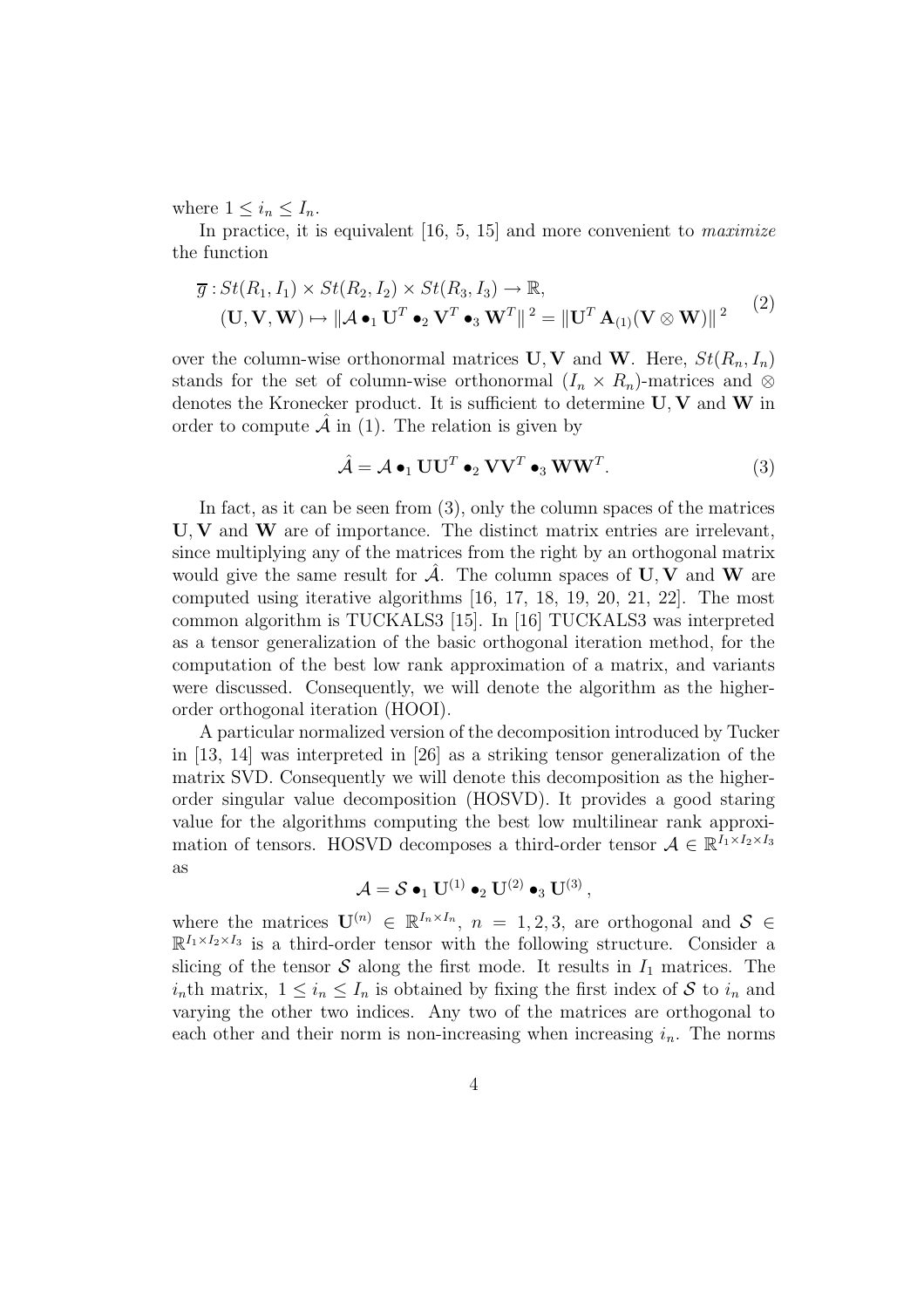of the matrices are called the mode-1 singular values of  $A$ . Two more sets of matrices with similar properties are obtained by slicing  $\mathcal S$  along the other two modes. The mode-n singular values  $n = 1, 2, 3$  are also called higher-order singular values of  $A$ .

#### 3. Existence of local minima

Let us first consider tensors  $\tilde{A} \in \mathbb{R}^{10 \times 10 \times 10}$ ,

$$
\tilde{\mathcal{A}}(\sigma) = \mathcal{T}/||\mathcal{T}|| + \sigma * \mathcal{E}/||\mathcal{E}||,
$$
\n(4)

where  $\mathcal{T} \in \mathbb{R}^{10 \times 10 \times 10}$  has multilinear rank equal to  $(2, 2, 2)$  and  $\mathcal{E} \in \mathbb{R}^{10 \times 10 \times 10}$ represents noise. Let  $\mathcal T$  be obtained as

$$
\mathcal{T} = \mathcal{C} \bullet_1 \mathbf{M}^{(1)} \bullet_2 \mathbf{M}^{(2)} \bullet_3 \mathbf{M}^{(3)},\tag{5}
$$

where the elements of  $C \in \mathbb{R}^{2 \times 2 \times 2}$  are drawn from a normal distribution with zero mean and unit standard deviation and the matrices  $\mathbf{M}^{(n)} \in \mathbb{R}^{10 \times 2}, n =$ 1, 2, 3, are random column-wise orthonormal matrices, e.g., taken equal to the Q factors of the thin QR factorization [12] of matrices with elements drawn from normal distribution with zero mean and unit standard deviation. Let the elements of  $\mathcal E$  also be taken from a normal distribution with zero mean and unit standard deviation. In order to standardize our results, we further normalize  $\tilde{\mathcal{A}}$  and work with

$$
\mathcal{A} = \tilde{\mathcal{A}} / \|\tilde{\mathcal{A}}\| \,. \tag{6}
$$

The parameter  $\sigma$  controls the noise level. In this setup, it makes sense to consider the rank- $(2, 2, 2)$  approximation of A.

To study the convergence towards the global minimum, we examined the set of local minima computed for a fixed  $A$  in 100 runs, starting from different column-wise orthonormal initial matrices  $U_0$ ,  $V_0$ , and  $W_0$ . In order to avoid conclusions that would only hold for one particular algorithm, we considered two different algorithms, HOOI [16] and the trust-region algorithm [21, 17]. Both algorithms converge at least to local minima, except in very special examples that are artificially constructed, where they might converge to a saddle point. A run was stopped if the algorithm did not converge (||grad  $g(\mathbf{X})$ ||/ $g(\mathbf{X})$  < 10<sup>-9</sup>) in 200 iterations. We considered three noise levels,  $\sigma = 0.2, 2, 4$ . The results are presented in Figure 1.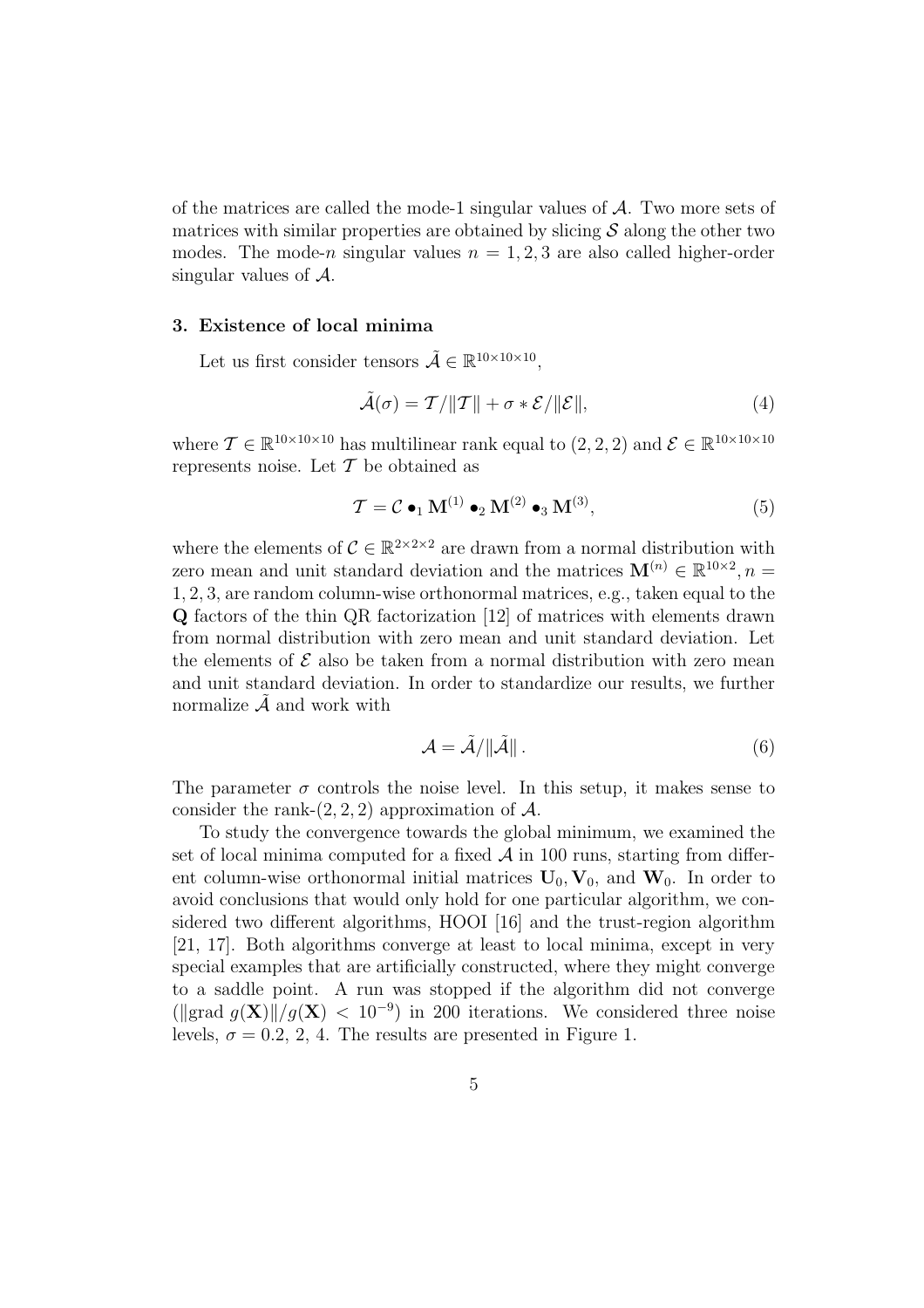## [Figure 1 about here.]

In the first plot, Figure  $1(a)$ , the noise level is low and both algorithms converged to the same minimum for all runs. After increasing the noise level, both algorithms found the same two local minima (Figure 1(b)). In Figure 1(c),  $\sigma = 4$ , there is more noise than structure and the algorithms converged to several minima.

The values of the cost function  $f$  at the local minima also depend on the noise level  $\sigma$ . This dependence is illustrated in Figure 2.

# [Figure 2 about here.]

The top figure shows the distinct local minima for each  $\sigma$ . The bottom figure shows the difference between the values of the cost function at the local minima. Although some of the points seem to almost coincide, they correspond to different local minima. The values of the three largest singular values in each mode are given in Figure 3 for each  $\sigma$ .

# [Figure 3 about here.]

For small  $\sigma$ , there is a large gap between the second and the third mode-n singular values,  $n = 1, 2, 3$ . The problem is easy and few local minima appear besides the global minimum. On the other hand, for large  $\sigma$ , the gaps are small or nonexistent. In this case, when computing the best low multilinear rank approximation, we are looking for a structure that is not really there. The algorithms find many equally good, or equally bad, solutions. We can conclude that the number of local minima found by the algorithms depends on the difficulty of the problem. The latter is related to the distribution of the higher-order singular values of  $A$ , which should be inspected.

We also performed simulations with tensors  $A \in \mathbb{R}^{10 \times 10 \times 10}$  of which all the entries were taken from a normal distribution with zero mean and unit standard deviation. For each tensor, we considered 100 runs with arbitrary initial column-wise orthonormal matrices  $U_0$ ,  $V_0$ ,  $W_0$  and we considered two different low multilinear rank approximations:  $(R_1, R_2, R_3) = (7, 8, 9)$  and  $(R_1, R_2, R_3) = (2, 2, 2)$ . Both HOOI and the trust-region algorithm were run until convergence ( $\left\|\text{grad } g(\mathbf{X})\right\|/g(\mathbf{X}) < 10^{-9}$ ) or until a maximum of 200 iterations was reached. As in the previous example, for a fixed  $A$  both algorithms globally yielded the same set of local minima. However, it was often the case that when starting from the same initial matrices, HOOI and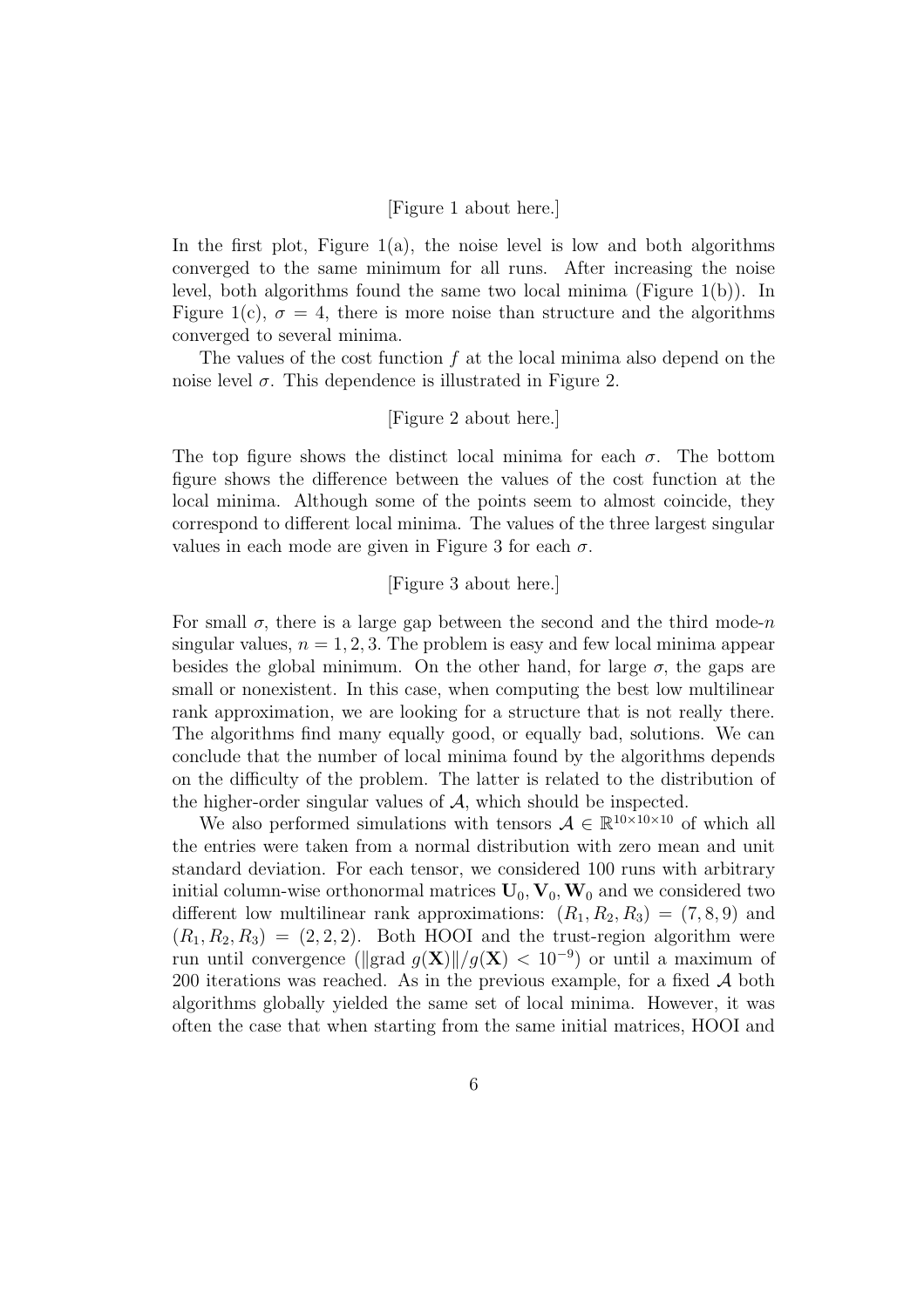the trust-region algorithm converged to a different local minimum. The results from one representative example with a fixed tensor are presented in Figure 4.

## [Figure 4 about here.]

Figure  $4(a)$  shows the results for the rank- $(7, 8, 9)$  approximation. The number of obtained minima was smaller than in the case of rank- $(2, 2, 2)$  approximation (Figure 4(b)). The lowest "level" of points is expected to represent the global minimum. However, there is no guarantee that this is the case.

The fact that there are several distinct subsets of converged points in both Figure 1 and Figure 4 confirms that the differences are not caused by numerical issues but that local minima really exist. Moreover, they are not the exception but the general rule when there is no gap in the higher-order singular value spectrum. This is a very important difference with matrices, where the low-rank approximation problem does not have any local minima except for the global minimum.

### 4. Properties of local minima

An interesting observation is that the actual values of the cost function at the local minima found by the algorithms in the previous section were close to each other. This can be seen in Figure 1 and Figure 4. Hence, in terms of the cost function, the local minima are almost equivalent.

We also examined the column spaces of the matrices  $U, V$  and  $W$  in different runs. We considered the subspace angles as defined in [12, §12.4.3]. Any two matrices  $U_1$  and  $U'_1$  that corresponded to two solutions with the same value of the cost function spanned the same subspace. On the other hand, the largest subspace angle between  $U_1$  and  $U_2$  corresponding to two different local minima, appeared to be close to  $\pi/2$ , which means that the subspaces were very different. (Note that a largest subspace angle close to  $\pi/2$  is the expected outcome for two subspaces drawn from the uniform distribution when the dimension gets large [27].) These results also applied to  $V$  and  $W$ . Hence, in terms of the *subspaces* used for the approximation, the local minima are very different.

We further studied the second largest subspace angle. In general, for two different minima, the second largest angle between the corresponding subspaces was much smaller than the first one but it was not always (close to) zero. Results from a simulation involving a tensor  $A \in \mathbb{R}^{10 \times 10 \times 10}$  with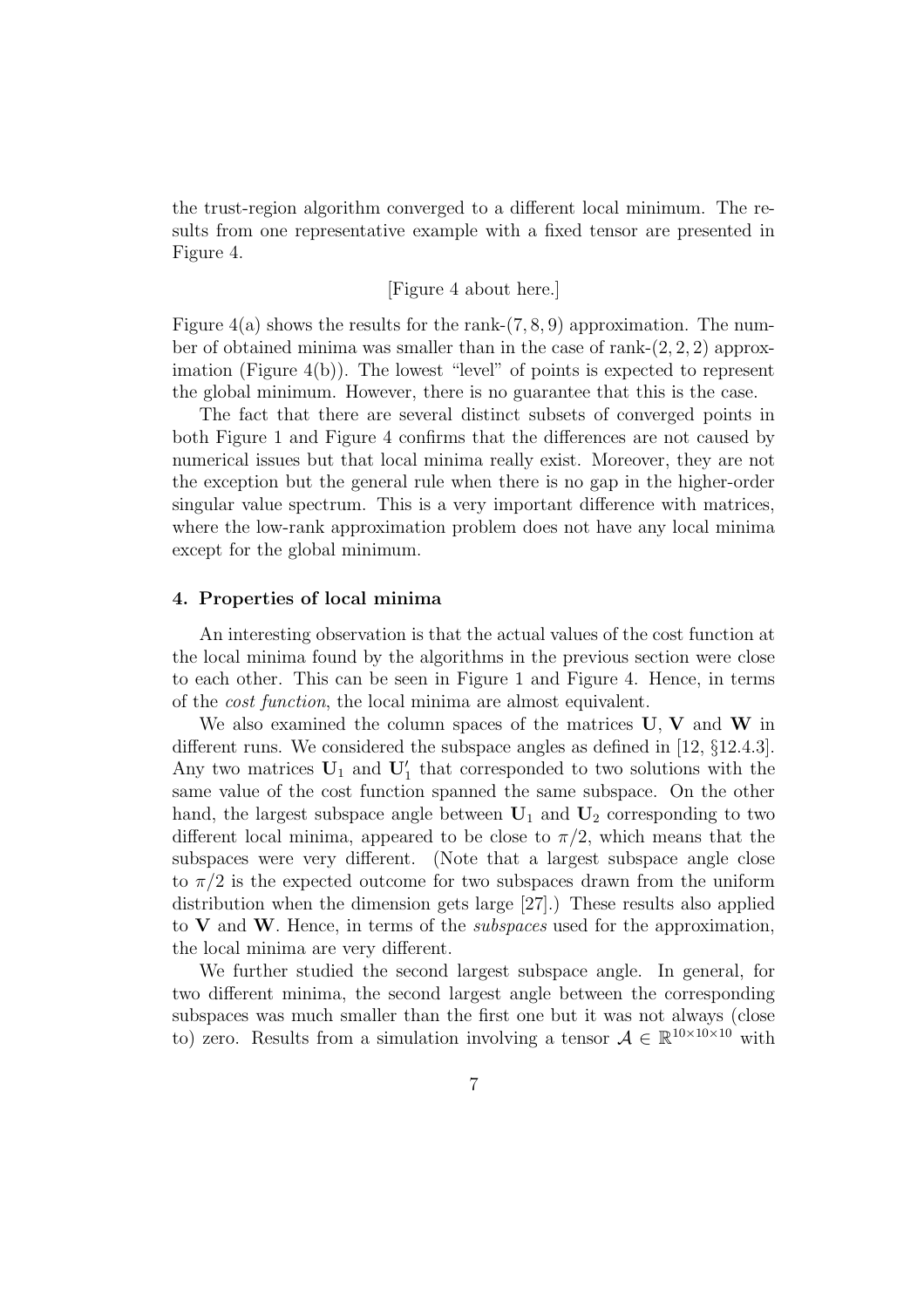elements taken from a normal distribution with zero mean and unit standard deviation are presented in Table 1 and Figure 5.

[Table 1 about here.]

## [Figure 5 about here.]

The imposed multilinear rank was  $(2, 2, 2)$ . Ten runs were performed with the trust-region algorithm, starting from different random column-wise orthonormal  $\mathbf{U}_0$ ,  $\mathbf{V}_0$  and  $\mathbf{W}_0$ . A run was stopped when  $\|\text{grad } g(\mathbf{X})\|/g(\mathbf{X}) < 10^{-9}$  [21]. Figure 5 presents the obtained distribution of the local minima. It can be seen that the trust-region algorithm converged to the same local minimum in runs 1, 8 and 10. In Table 1 we show the values of both subspace angles for all possible combinations of two U matrices. The entries  $(1, 8)$ ,  $(1, 10)$ ,  $(8, 10)$ of the tables are (numerical) zeros. This confirms that runs 1, 8 and 10 converged to the same minimum. Another local minimum was found in runs 6, 7 and 9.

The fact that the values of the cost function at different local minima can be close while the corresponding subspaces are different, has important consequences for certain applications. If the best low multilinear rank approximation is merely used as a compression tool, aiming at a reduction of the memory needed to store the tensor, taking any of these local minima results in a similar compression rate as taking the global minimum itself. In this type of applications, the existence of the local minima does not pose a major problem. On the other hand, in applications where the subspaces spanned by the matrices  $U, V$  and  $W$  are of importance, different local minima may lead to completely different results. This is for instance the case when the approximation is computed in a preprocessing dimensionality reduction step, prior to the computation of a PARAFAC decomposition. It is clear that finetuning steps after expansion may improve the results. However, one should be aware that in the case of multiple local minima, the compression step may not produce an intermediate tensor that really captures the desired structure. To assess whether it is likely that there are multiple local minima, one can inspect the higher-other singular values. Results should be interpreted with care if the higher-order singular values beyond the fixed multilinear rank are not small.

If the global minimum is required or if different local minima might be of interest, many initial points and several algorithms could be considered at the same time. Different algorithms often converge to different solutions,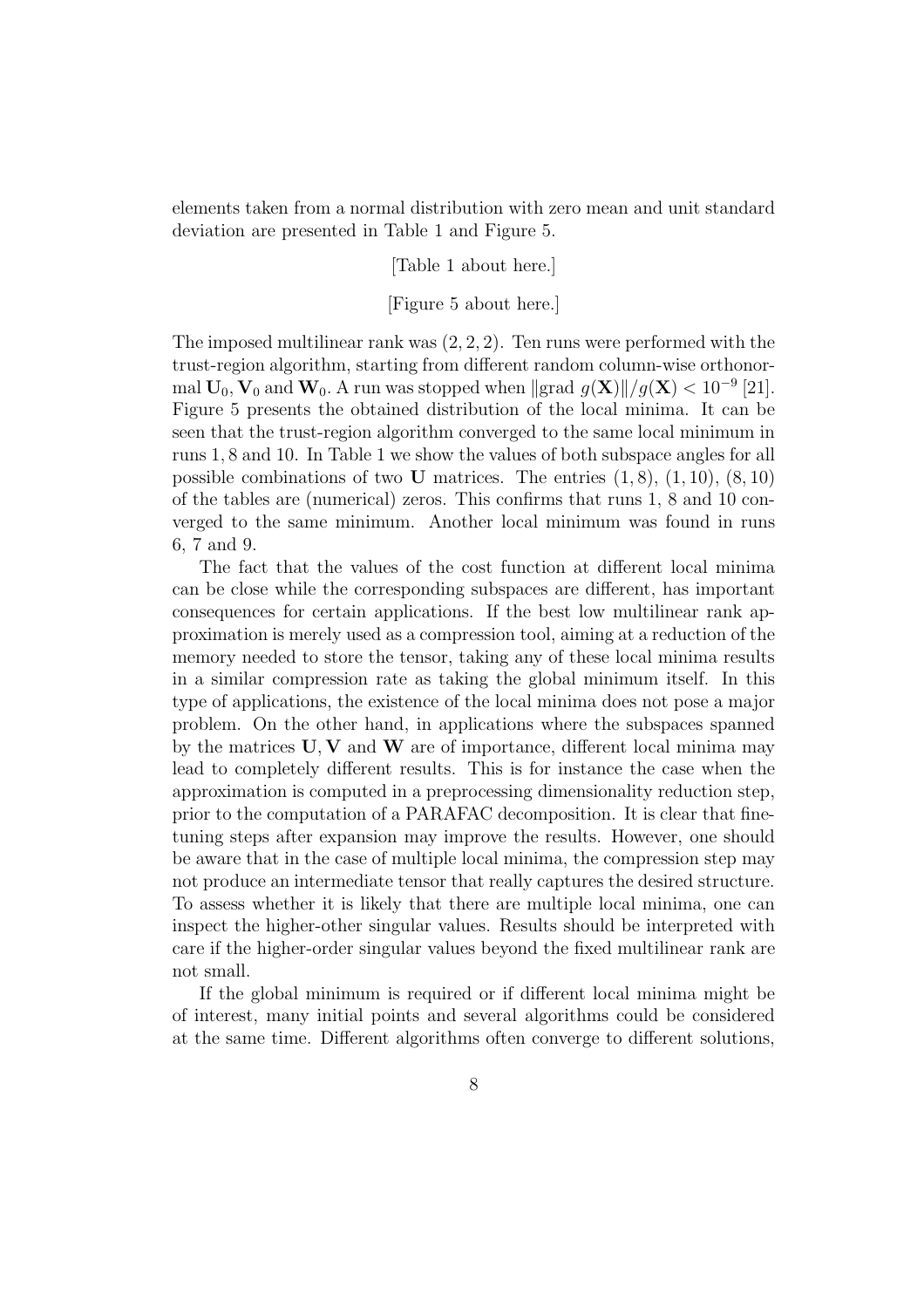even if started from the same initial values. After obtaining a set of solutions that is large enough, the best solution should be retained.

An additional problem in the case when the subspaces are of interest, is that the global minimum is not necessarily the required one. In general, given a set of local minima, it can be unclear which one is the most suitable. For example, let the tensor  $\mathcal A$  that has to be approximated be defined as in  $(4)$ –(6). The "true" tensor T has low multilinear rank. Hence, the matrices from the truncated HOSVD represent the required "true" subspaces of  $\mathcal{T}$ . Among the different minima, the one that yields subspaces that are closest to the "true" subspaces, is not necessarily the global minimum of (1). Let us return to the example corresponding to Figure 1. We consider again the subspace angle between the "true" and the obtained subspaces. For  $\sigma = 2$ , the subspaces corresponding to the lowest value of the cost function were closest to the "true" subspaces. For  $\sigma = 4$ , things were different. In the experiment five local minima were found by the trust-region algorithm. We number them in increasing order starting from the one with lowest value of the cost function and ending with the one with highest value. (In Figure  $1(c)$ , minima 1 and 2 are almost indistinguishable. The same holds for minima 3 and 4.) Table 2 shows which local minimum was closest to the true subspaces.

## [Table 2 about here.]

Local minimum 1 was the closest with respect to  $U$  and  $W$ . However, with respect to  $V$ , the fourth lowest minimum was the best. In our experiments we also encountered examples where three different local minima corresponded to the best estimate of the column space of  $U, V$  and  $W$ , respectively. In situations like this, it is actually impossible to determine which of the local minima should be chosen (at least, if one does not dispose of prior knowledge about the solution). In such a case, the low multilinear rank approximation problem cannot be solved in a meaningful way.

## 5. Using the truncated HOSVD as a starting value

It is usually a good idea to start from the truncated HOSVD. However, in general this does not guarantee convergence of the existing algorithms to the global optimum. For HOOI, this was already suggested in [28] and was explicitly shown in [29, 16]. Numerical examples reveal that, not only in specially constructed examples but also for random tensors, a better local minimum (in the sense of a minimum that yields a smaller cost function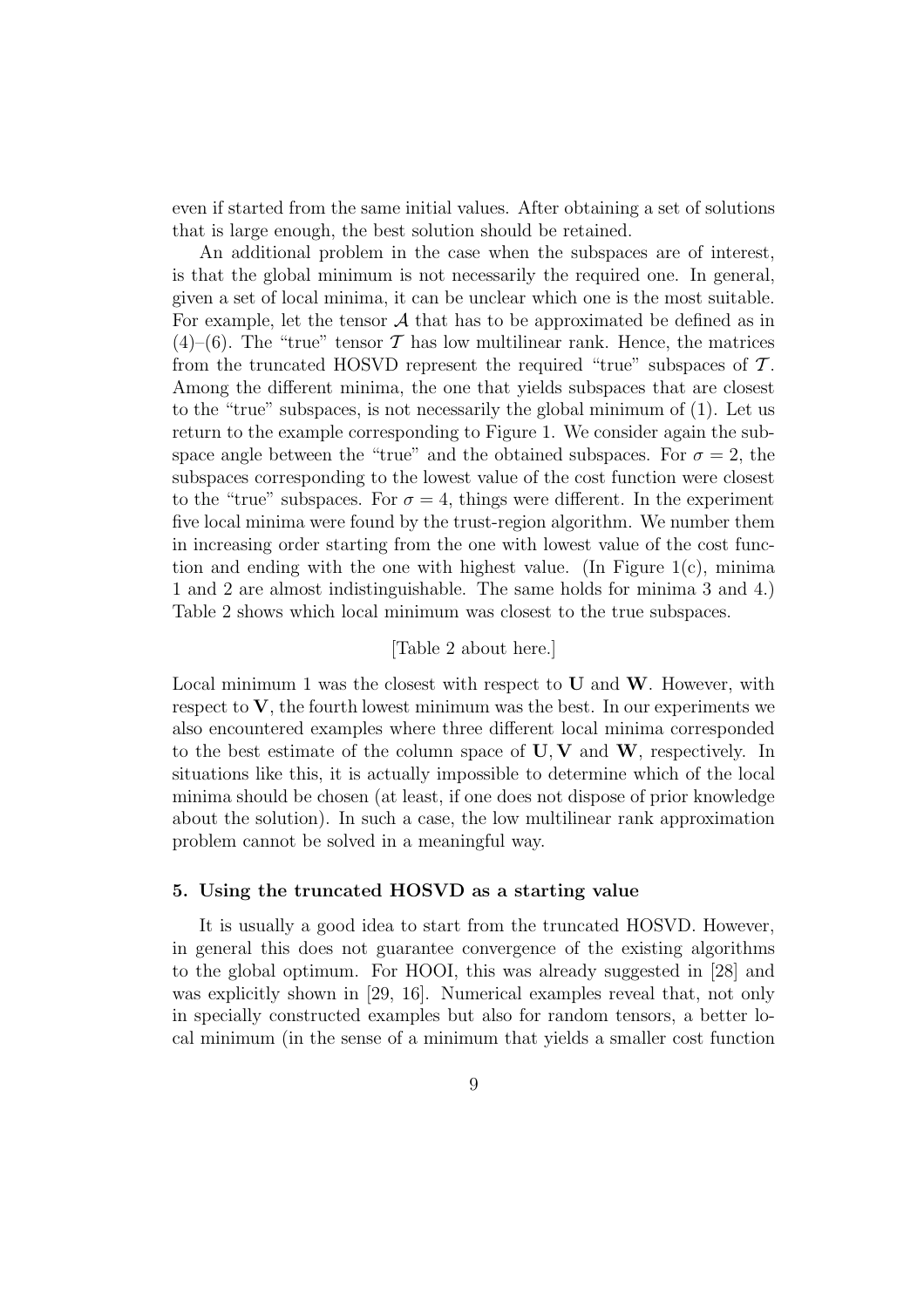value) can sometimes be obtained starting from another initial point. By way of illustration, recall the example corresponding to Figure  $4(b)$ . In Figure 6, we additionally show the minima obtained by HOOI and the trust-region algorithm when started from the truncated HOSVD. These clearly correspond to non-global minima.

[Figure 6 about here.]

On the other hand, if there is a clear gap between the higher-order singular values at the truncation point, it is expected that taking the truncated HOSVD as a starting value will yield good results.

#### 6. Conclusions

The problem of the best low rank approximation of a matrix does not have local minima. The solution is given by the truncated SVD. In this paper, we have investigated the issue of local minima of the best low multilinear approximation problem for higher-order tensors. An important difference with the matrix case is that this problem can have more than one minimum.

Depending on the difficulty of the problem, a larger or a smaller number of minima is found. The difficulty of the problem is related to the distribution of the higher-order singular values of the given tensor. If there is a gap between the  $(R_n)$ -th and  $(R_n + 1)$ -th mode-n singular values,  $n = 1, 2, 3$ , the best rank- $(R_1, R_2, R_3)$  approximation problem seems to be easier and fewer minima are found. This is for example the case when a tensor with low multilinear rank is mildly perturbed by additive noise. On the other hand, if the original tensor has no distinct low multilinear rank structure, or if the low multilinear rank structure does not correspond to the imposed multilinear rank, the problem is more difficult. As a matter of fact, we try to retrieve a structure that is not present. In this case, more equally good, or equally bad, solutions are found.

We further discussed how problematic the existence of different local minima really is. First of all, the values of the cost function at the different local minima can be very close. In this case, for applications where only this value is of interest, the existence of local minima is not problematic. This applies for example, when the multilinear rank approximation is merely used as a compression tool for memory savings. On the other hand, the subspaces corresponding to the projection matrices  $U, V$  and  $W$  are very different at different local minima. The latter is an important obstacle for applications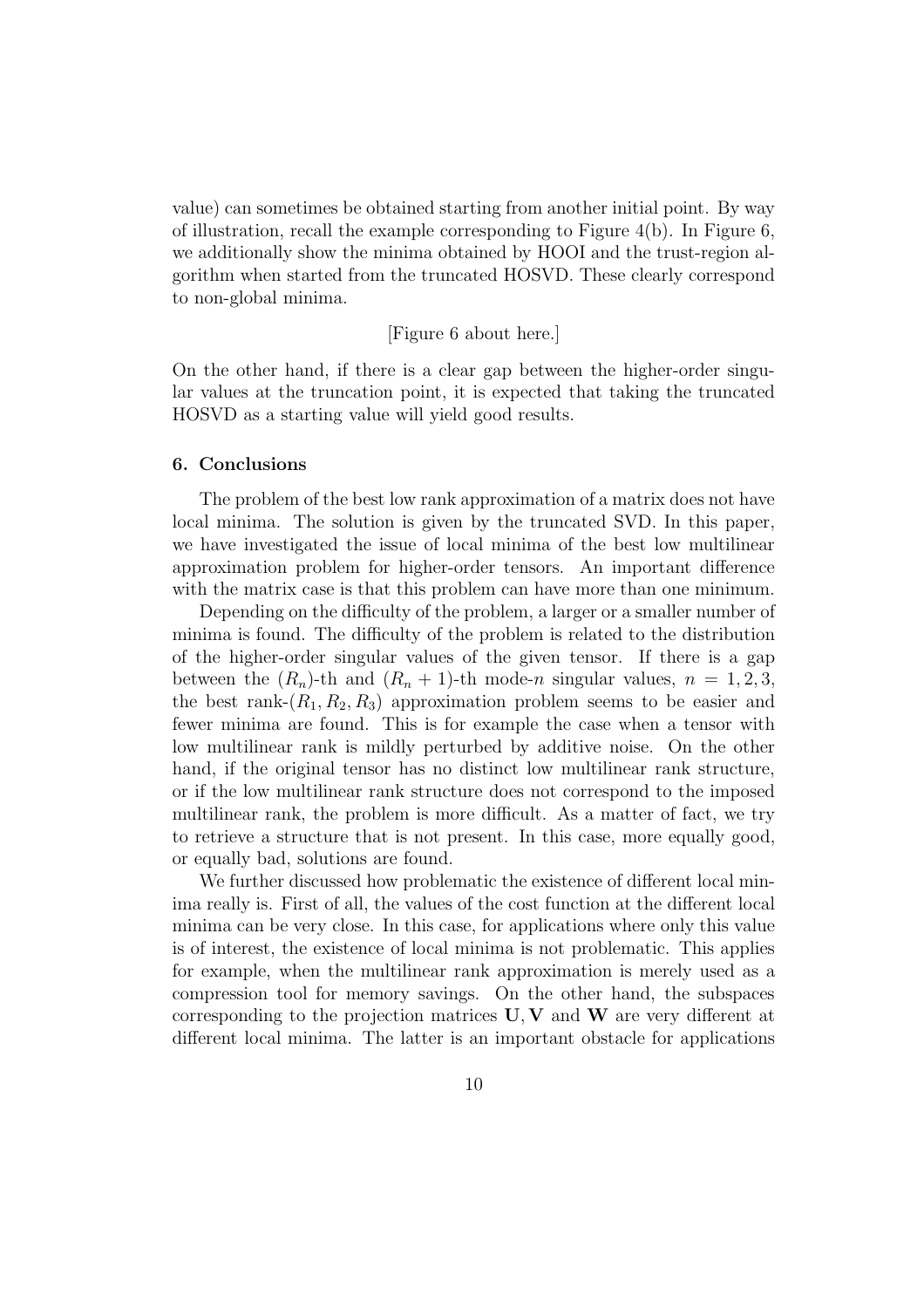where these subspaces are of importance. An important example is the use of the low multilinear rank approximation for reducing the dimensionality prior to the computation of a PARAFAC decomposition. Here, the distribution of the higher-order singular values has to be examined carefully in order to chose a meaningful multilinear rank for the approximation.

The truncated HOSVD often gives good starting values for the matrices  $U, V$  and  $W$ . However, convergence to the global minimum is not guaranteed. To find the global minimum, one might run several algorithms with different initial values. Moreover, a good solution does not necessarily exist. For example, if a tensor with low multilinear rank is affected by a large amount of noise, the subspaces corresponding to the local minima are not necessarily close to the subspaces of the original noise-free tensor. This is a warning that the solutions of the approximation problem have to be examined carefully.

In this paper we used the higher-order singular values to obtain insight in the difficulty of the problem. We do not claim that the gap between the higher-order singular values is the most accurate parameter to quantify the condition of the problem. As an alternative, one might consider the difference between the norm of the approximation and the norm obtained when one of the mode- $n$  ranks is increased by one.

#### Acknowledgments

Research supported by: (1) the Belgian Federal Science Policy Office: IUAP P6/04 (DYSCO, "Dynamical systems, control and optimization", 2007– 2011), (2) Communauté française de Belgique - Actions de Recherche Concert´ees, (3) Research Council K.U.Leuven: GOA-AMBioRICS, GOA-MaNet, CoE EF/05/006 Optimization in Engineering (OPTEC), (4) F.W.O. project G.0321.06, "Numerical tensor methods for spectral analysis". (5) "Impulsfinanciering Campus Kortrijk (2007–2012)(CIF1)" and STRT1/08/023. Part of this research was carried out while M. Ishteva was a PhD student at K.U.Leuven, Belgium.

### References

[1] L. De Lathauwer, J. Vandewalle, Dimensionality reduction in higherorder signal processing and rank- $(R_1, R_2, \ldots, R_N)$  reduction in multilinear algebra, Linear Algebra Appl. 391 (2004) 31–55. Special Issue on Linear Algebra in Signal and Image Processing.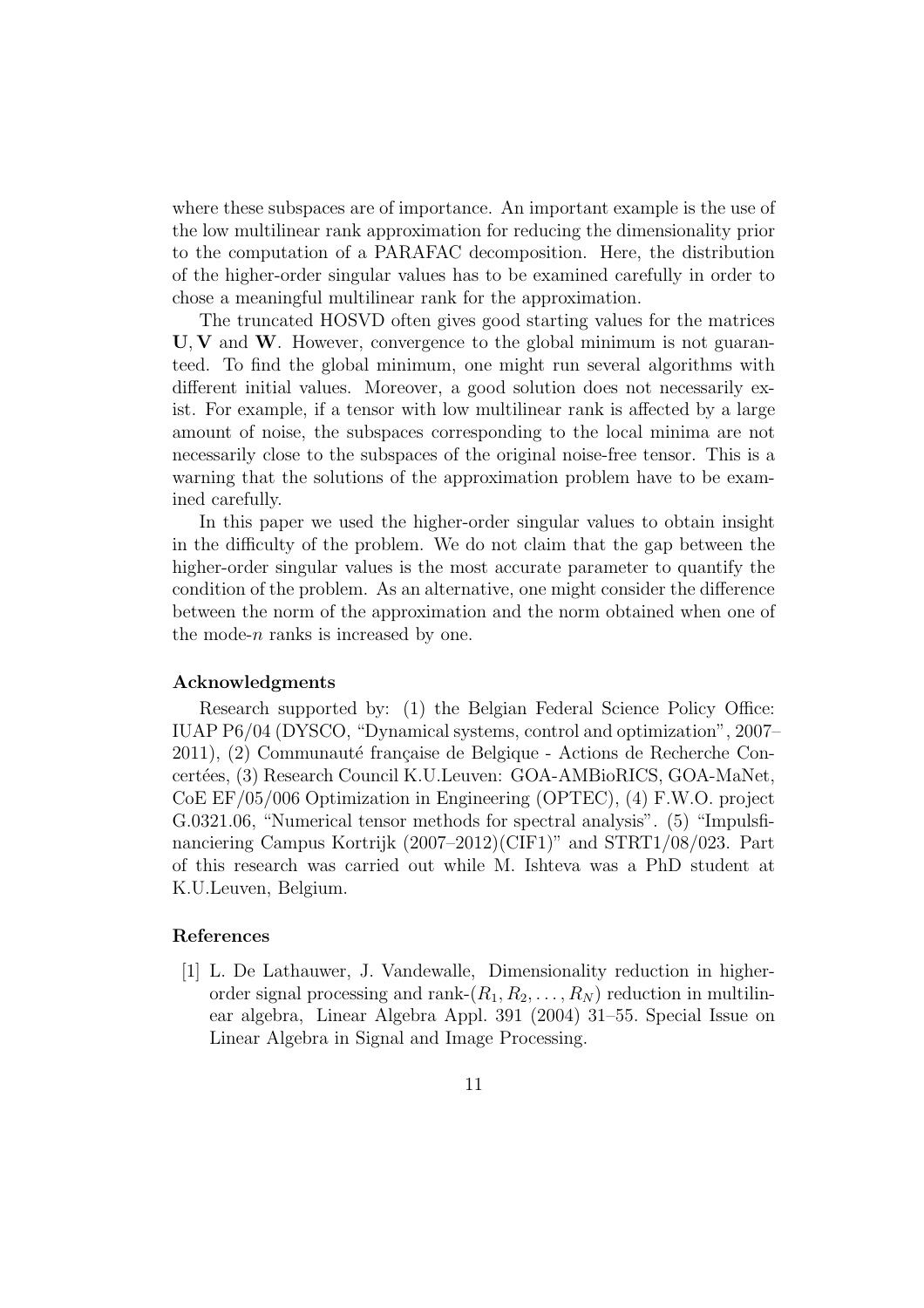- [2] E. Acar, C. A. Bingol, H. Bingol, R. Bro, B. Yener, Multiway analysis of epilepsy tensors, ISMB 2007 Conference Proceedings, Bioinformatics 23 (2007) i10–i18.
- [3] M. De Vos, L. De Lathauwer, B. Vanrumste, S. Van Huffel, W. Van Paesschen, Canonical decomposition of ictal scalp EEG and accurate source localization: Principles and simulation study, Journal of Computational Intelligence and Neuroscience 2007 (2007) 1–10. Special Issue on EEG/MEG Signal Processing.
- [4] M. De Vos, A. Vergult, L. De Lathauwer, W. De Clercq, S. Van Huffel, P. Dupont, A. Palmini, W. Van Paesschen, Canonical decomposition of ictal scalp EEG reliably detects the seizure onset zone, NeuroImage 37 (2007) 844–854.
- [5] P. M. Kroonenberg, Applied Multiway Data Analysis, Wiley, 2008.
- [6] A. Smilde, R. Bro, P. Geladi, Multi-way Analysis. Applications in the Chemical Sciences, John Wiley and Sons, Chichester, U.K., 2004.
- [7] T. G. Kolda, B. W. Bader, Tensor decompositions and applications, SIAM Review 51 (2009) 455–500.
- [8] L. De Lathauwer, A survey of tensor methods, in: Proc. of the 2009 IEEE International Symposium on Circuits and Systems (ISCAS 2009), Taipei, Taiwan, pp. 2773–2776.
- [9] J.-M. Papy, L. De Lathauwer, S. Van Huffel, Exponential data fitting using multilinear algebra: The single-channel and the multichannel case, Numer. Linear Algebra Appl. 12 (2005) 809–826.
- [10] J.-M. Papy, L. De Lathauwer, S. Van Huffel, Exponential data fitting using multilinear algebra: The decimative case, J. Chemometrics 23 (2009) 341–351. Special Issue in Honor of Professor Richard A. Harshman.
- [11] M. Haardt, F. Roemer, G. Del Galdo, Higher-order SVD-based subspace estimation to improve the parameter estimation accuracy in multidimensional harmonic retrieval problems, IEEE Transactions on Signal Processing 56 (2008) 3198–3213.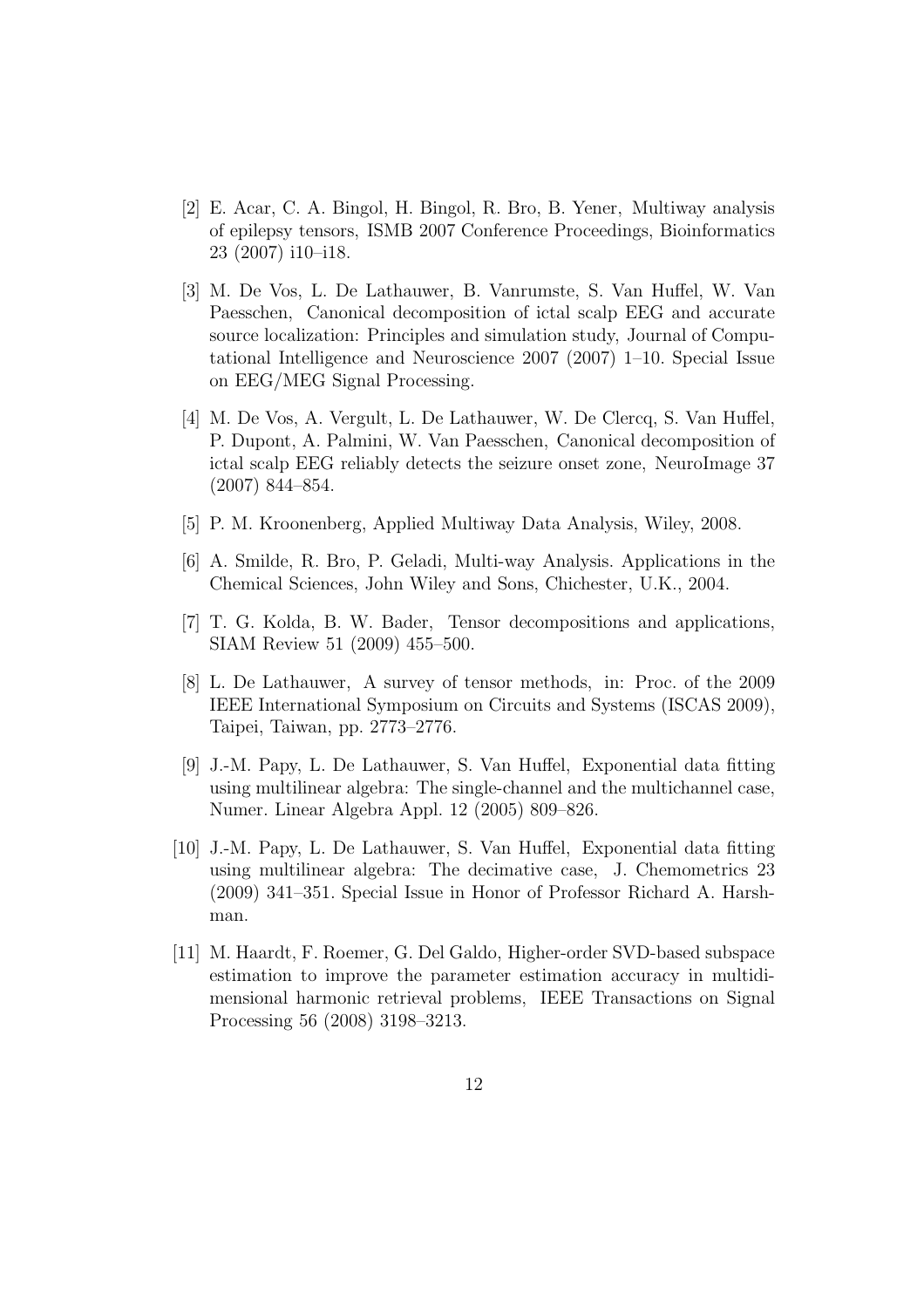- [12] G. H. Golub, C. F. Van Loan, Matrix Computations, Johns Hopkins University Press, Baltimore, Maryland, 3rd edition, 1996.
- [13] L. R. Tucker, The extension of factor analysis to three-dimensional matrices, in: H. Gulliksen, N. Frederiksen (Eds.), Contributions to mathematical psychology, Holt, Rinehart & Winston, NY, 1964, pp. 109–127.
- [14] L. R. Tucker, Some mathematical notes on three-mode factor analysis, Psychometrika 31 (1966) 279–311.
- [15] P. M. Kroonenberg, J. de Leeuw, Principal component analysis of threemode data by means of alternating least squares algorithms, Psychometrika 45 (1980) 69–97.
- [16] L. De Lathauwer, B. De Moor, J. Vandewalle, On the best rank-1 and rank- $(R_1, R_2, \ldots, R_N)$  approximation of higher-order tensors, SIAM J. Matrix Anal. Appl. 21 (2000) 1324–1342.
- [17] M. Ishteva, Numerical methods for the best low multilinear rank approximation of higher-order tensors, Ph.D. thesis, Department of Electrical Engineering, Katholieke Universiteit Leuven, 2009.
- [18] M. Ishteva, L. De Lathauwer, P.-A. Absil, S. Van Huffel, Differentialgeometric Newton method for the best rank- $(R_1, R_2, R_3)$  approximation of tensors, Numerical Algorithms 51 (2009) 179–194. Tributes to Gene H. Golub Part II.
- [19] L. Eldén, B. Savas, A Newton–Grassmann method for computing the best multi-linear rank- $(r_1, r_2, r_3)$  approximation of a tensor, SIAM J. Matrix Anal. Appl. 31 (2009) 248–271.
- [20] B. Savas, L.-H. Lim, Best multilinear rank approximation of tensors with quasi-Newton methods on Grassmannians, Technical Report LITH-MAT-R-2008-01-SE, Department of Mathematics, Linköping University, 2008.
- [21] M. Ishteva, L. De Lathauwer, P.-A. Absil, S. Van Huffel, Best low multilinear rank approximation of higher-order tensors, based on the Riemannian trust-region scheme, Technical Report 09-142, ESAT-SISTA, K.U.Leuven, Belgium, 2009.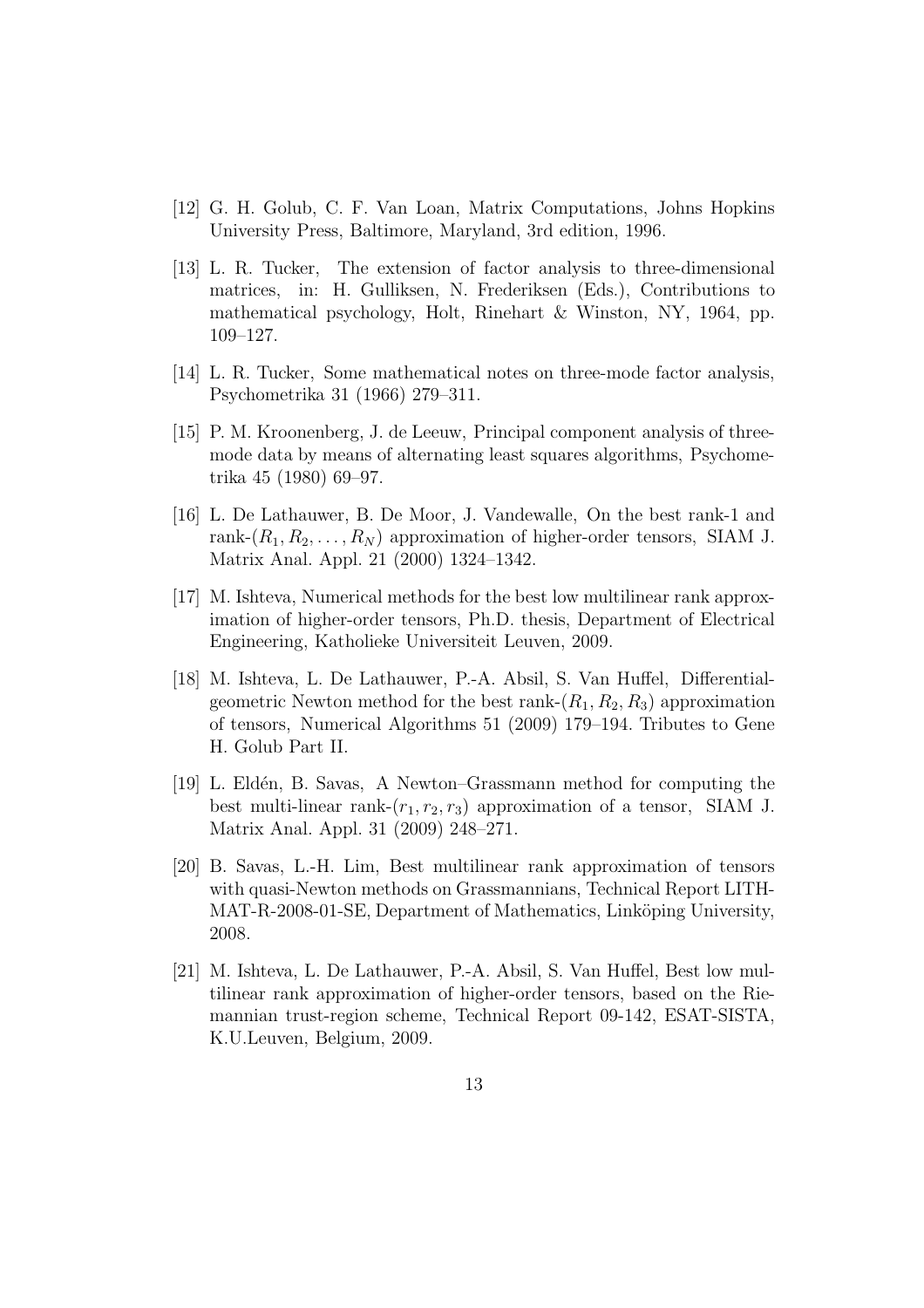- [22] M. Ishteva, P.-A. Absil, S. Van Huffel, L. De Lathauwer, Best low multilinear rank approximation with conjugate gradients, Technical Report 09-246, ESAT-SISTA, K.U.Leuven, Belgium, 2009.
- [23] B. Savas, L. Eld´en, Krylov subspace methods for tensor computations, Technical Report LITH-MAT-R-2009-02-SE, Department of Mathematics, Linköping University, 2009.
- [24] F. L. Hitchcock, The expression of a tensor or a polyadic as a sum of products, Journal of Mathematical Physics 6 (1927) 164–189.
- [25] F. L. Hitchcock, Multiple invariants and generalized rank of a  $p$ -way matrix or tensor, Journal of Mathematical Physics 7 (1927) 39–79.
- [26] L. De Lathauwer, B. De Moor, J. Vandewalle, A multilinear singular value decomposition, SIAM J. Matrix Anal. Appl. 21 (2000) 1253–1278.
- [27] P.-A. Absil, A. Edelman, P. Koev, On the largest principal angle between random subspaces, Linear Algebra Appl. 414 (2006) 288–294.
- [28] J. ten Berge, J. de Leeuw, P. Kroonenberg, Some additional results on principal components analysis of three-mode data by means of alternating least squares algorithms, Psychometrika 52 (1987) 183–191.
- [29] L. De Lathauwer, Signal Processing Based on Multilinear Algebra, Ph.D. thesis, Department of Electrical Engineering, Katholieke Universiteit Leuven, 1997.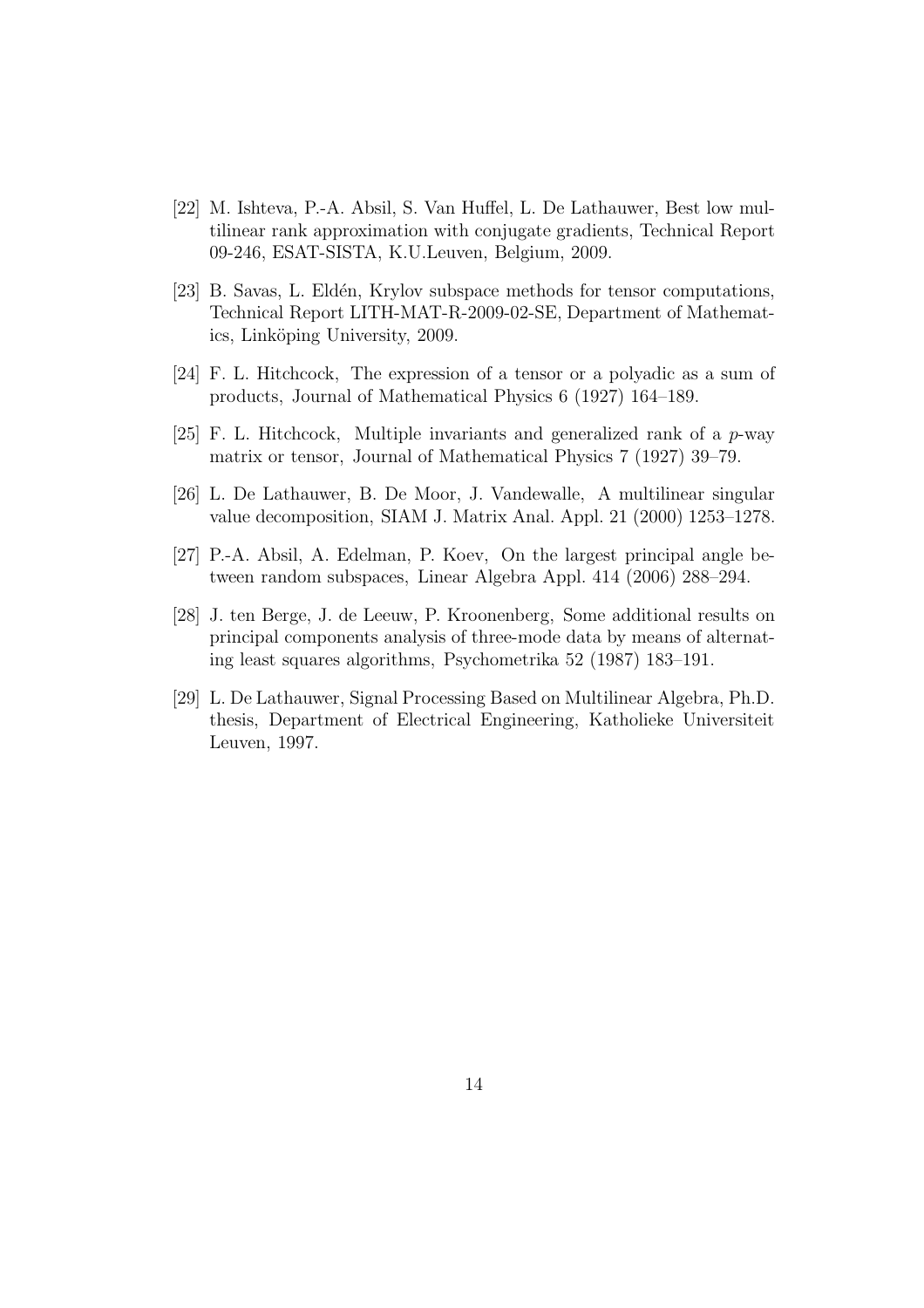## List of Figures

1 Local minima for different noise levels. The tensors  $A \in$  $\mathbb{R}^{10\times10\times10}$  are as in (4)–(6) with a T and a E yielding results that we find representative. 100 runs were performed starting from different arbitrary column-wise orthonormal matrices  $U_0$ ,  $V_0$ , and  $W_0$ . A run was stopped if the algorithm did not converge ( $\| \text{grad } g(\mathbf{X}) \| / g(\mathbf{X}) < 10^{-9}$ ) in 200 iterations. . . . . . 16 2 Values of the cost function f at local minima and the distance between the values of the local minima for different noise levels σ. The tensors  $A \in \mathbb{R}^{10 \times 10 \times 10}$  are as in (4)–(6). 100 runs were performed for each  $\sigma$  with the trust-region algorithm, starting from different arbitrary column-wise orthonormal  $U_0$ ,  $V_0$ , and  $W_0$ . A run was stopped if the algorithm did not converge  $(\text{grad } g(\mathbf{X}) \mid |g(\mathbf{X})| < 10^{-9})$  in 200 iterations. . . . . . . . . . 17 3 The three largest singular values in each mode for different  $\sigma$ . The tensors  $\mathcal{A} \in \mathbb{R}^{10 \times 10 \times 10}$  are as in  $(4)$ – $(6)$ . . . . . . . . . . . 18 4 Local minima for different multilinear ranks. The entries of the tensor  $A \in \mathbb{R}^{10 \times 10 \times 10}$  are taken from a normal distribution with zero mean and unit standard deviation. 100 runs were performed starting from different arbitrary column-wise orthonormal  $U_0$ ,  $V_0$ , and  $W_0$ . A run was stopped if the algorithm did not converge ( $\langle \langle g \rangle | / g(\mathbf{X}) < 10^{-9} \rangle$  in 200 iterations. . . . . . . . . . . . . . . . . . . . . . . . . . . . . . 19 5 Local minima, corresponding to Table 1. The tensor  $A \in$  $\mathbb{R}^{10\times10\times10}$  has elements taken from a normal distribution with zero mean and unit standard deviation. The imposed multilinear rank was  $(2, 2, 2)$ . 10 runs were performed with the trustregion algorithm starting from different arbitrary column-wise orthonormal  $\mathbf{U}_0$ ,  $\mathbf{V}_0$ , and  $\mathbf{W}_0$ . A run was stopped when  $\|\text{grad } g(\mathbf{X})\|/g(\mathbf{X}) < 10^{-9}$ 10−<sup>9</sup> . . . . . . . . . . . . . . . . . . . . . . . . . . . . . . . . . 20 6 Local minima as in Figure 4(b). Here, two additional points are shown. They correspond to the outcome of HOOI and the trust-region algorithm, initialized with the truncated HOSVD. 21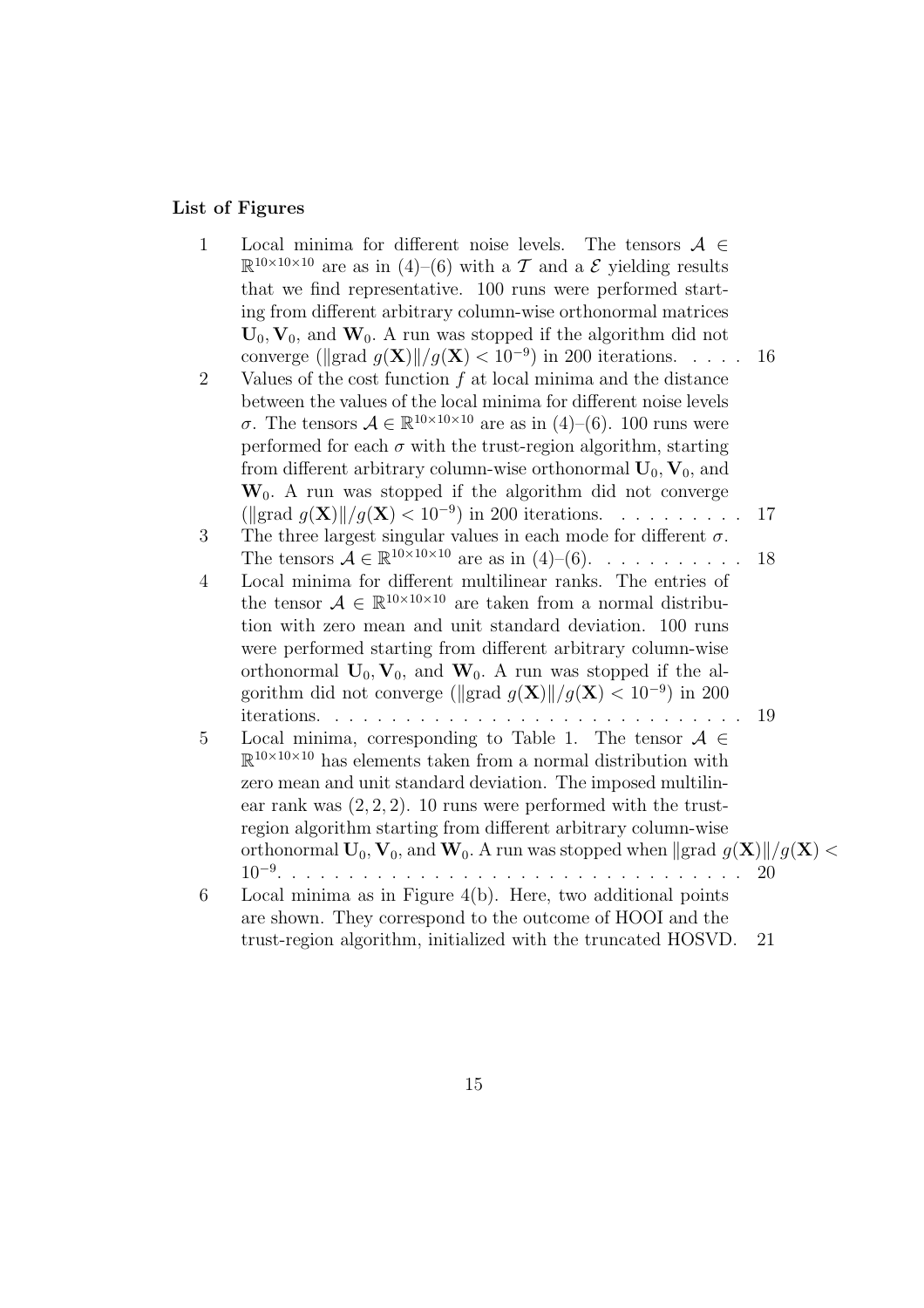

Figure 1: Local minima for different noise levels. The tensors  $A \in \mathbb{R}^{10 \times 10 \times 10}$  are as in (4)– (6) with a  $T$  and a  $\mathcal E$  yielding results that we find representative. 100 runs were performed starting from different arbitrary column-wise orthonormal matrices  $U_0$ ,  $V_0$ , and  $W_0$ . A run was stopped if the algorithm did not converge ( $\langle \langle g(x) | / g(x) \rangle \langle 10^{-9} \rangle$  in 200 iterations.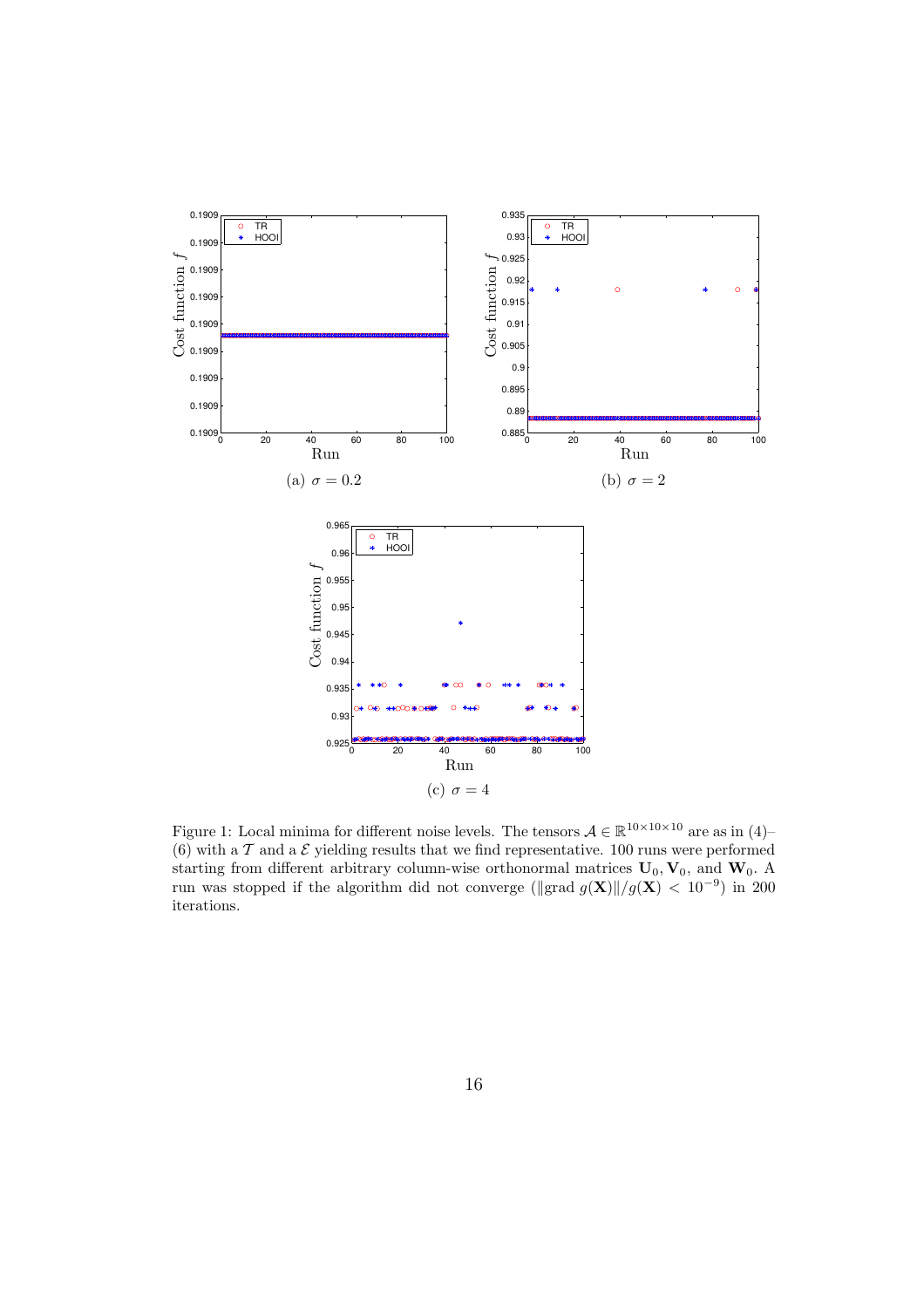

Figure 2: Values of the cost function  $f$  at local minima and the distance between the values of the local minima for different noise levels  $\sigma$ . The tensors  $\mathcal{A} \in \mathbb{R}^{10 \times 10 \times 10}$  are as in (4)–(6). 100 runs were performed for each  $\sigma$  with the trust-region algorithm, starting from different arbitrary column-wise orthonormal  $\mathbf{U}_0, \mathbf{V}_0$ , and  $\mathbf{W}_0$ . A run was stopped if the algorithm did not converge ( $\|grad g(\mathbf{X})\|/g(\mathbf{X}) < 10^{-9}$ ) in 200 iterations.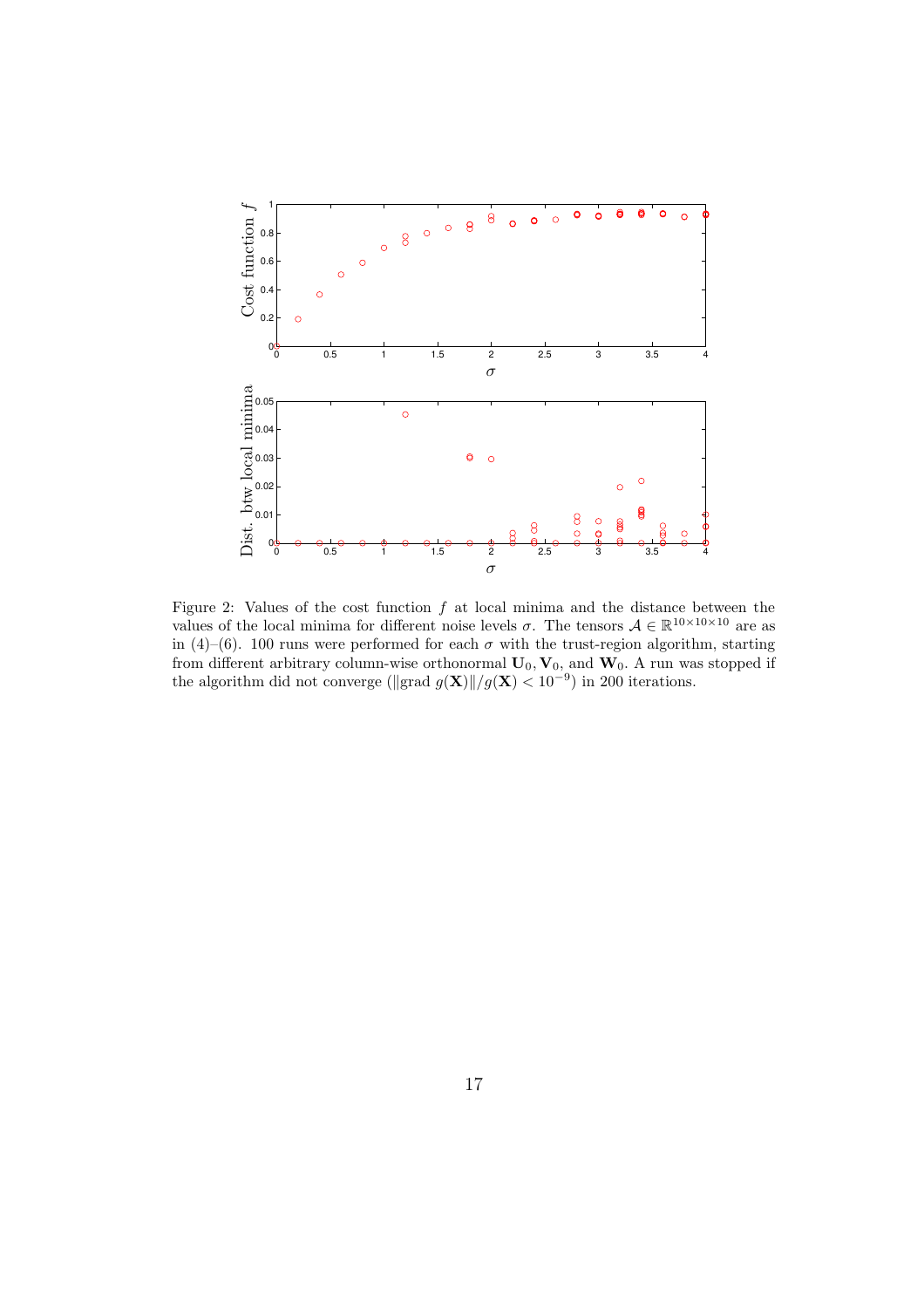

Figure 3: The three largest singular values in each mode for different  $\sigma$ . The tensors  $A \in \mathbb{R}^{10 \times 10 \times 10}$  are as in (4)–(6).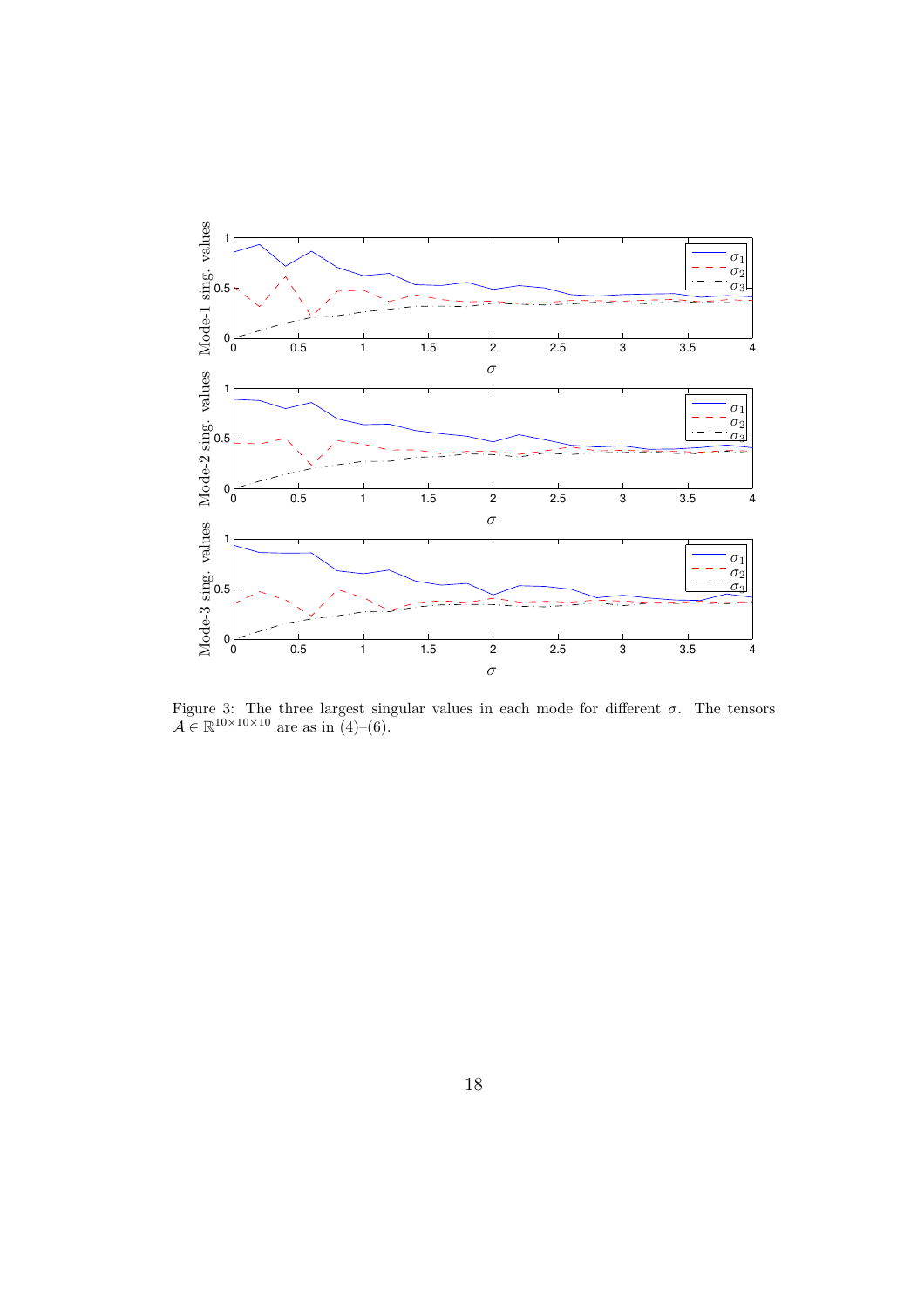

Figure 4: Local minima for different multilinear ranks. The entries of the tensor  $A \in \mathbb{R}^{10 \times 10 \times 10}$  are taken from a normal distribution with zero mean and unit standard deviation. 100 runs were performed starting from different arbitrary column-wise orthonormal  $U_0$ ,  $V_0$ , and  $W_0$ . A run was stopped if the algorithm did not converge ( $\langle \Vert \text{grad } g(\mathbf{X}) \Vert / g(\mathbf{X}) < 10^{-9} \rangle$  in 200 iterations.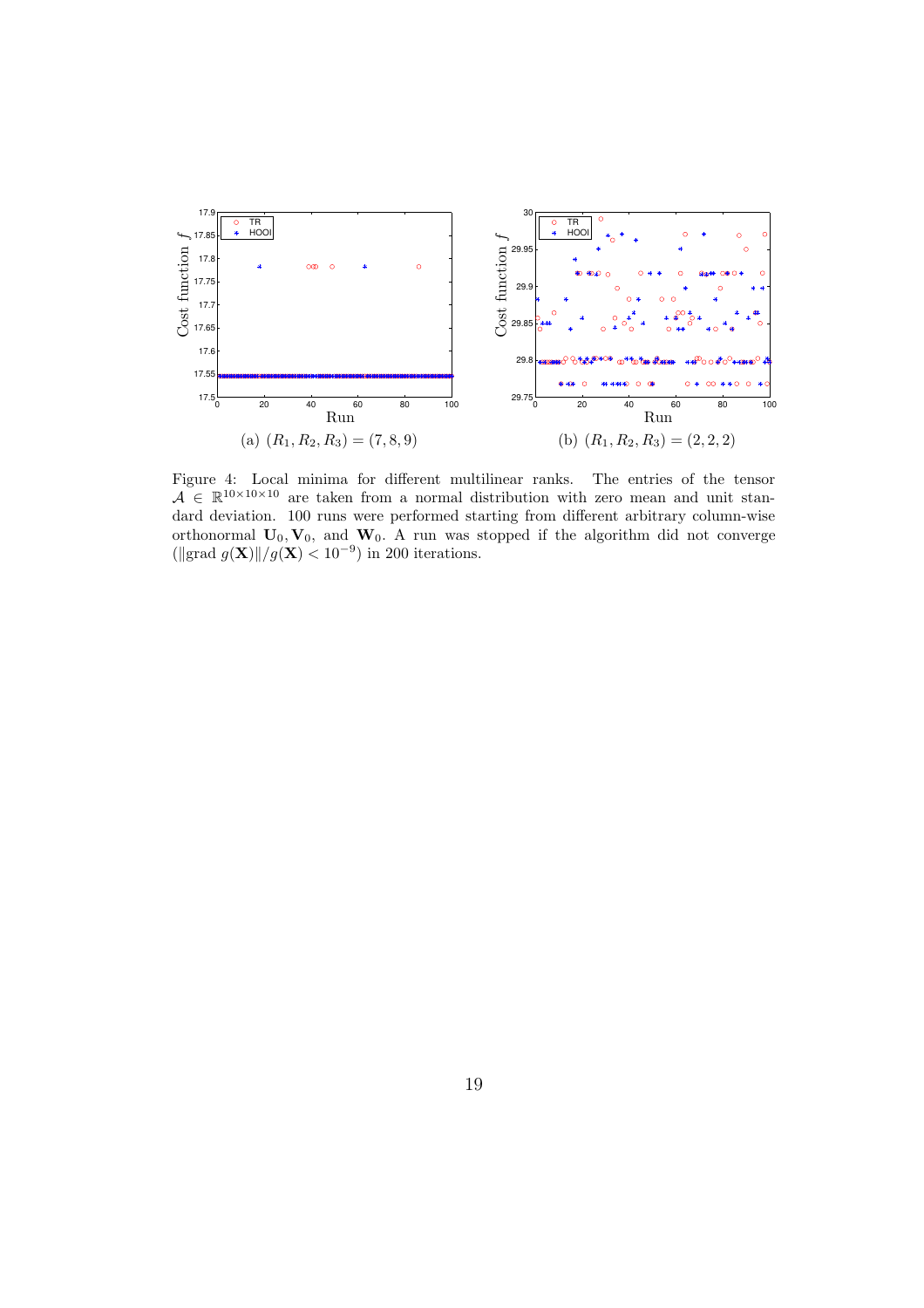

Figure 5: Local minima, corresponding to Table 1. The tensor  $A \in \mathbb{R}^{10 \times 10 \times 10}$  has elements taken from a normal distribution with zero mean and unit standard deviation. The imposed multilinear rank was  $(2, 2, 2)$ . 10 runs were performed with the trust-region algorithm starting from different arbitrary column-wise orthonormal  $\mathbf{U}_0, \mathbf{V}_0$ , and  $\mathbf{W}_0$ . A run was stopped when  $\|\text{grad } g(\mathbf{X})\|/g(\mathbf{X}) < 10^{-9}$ .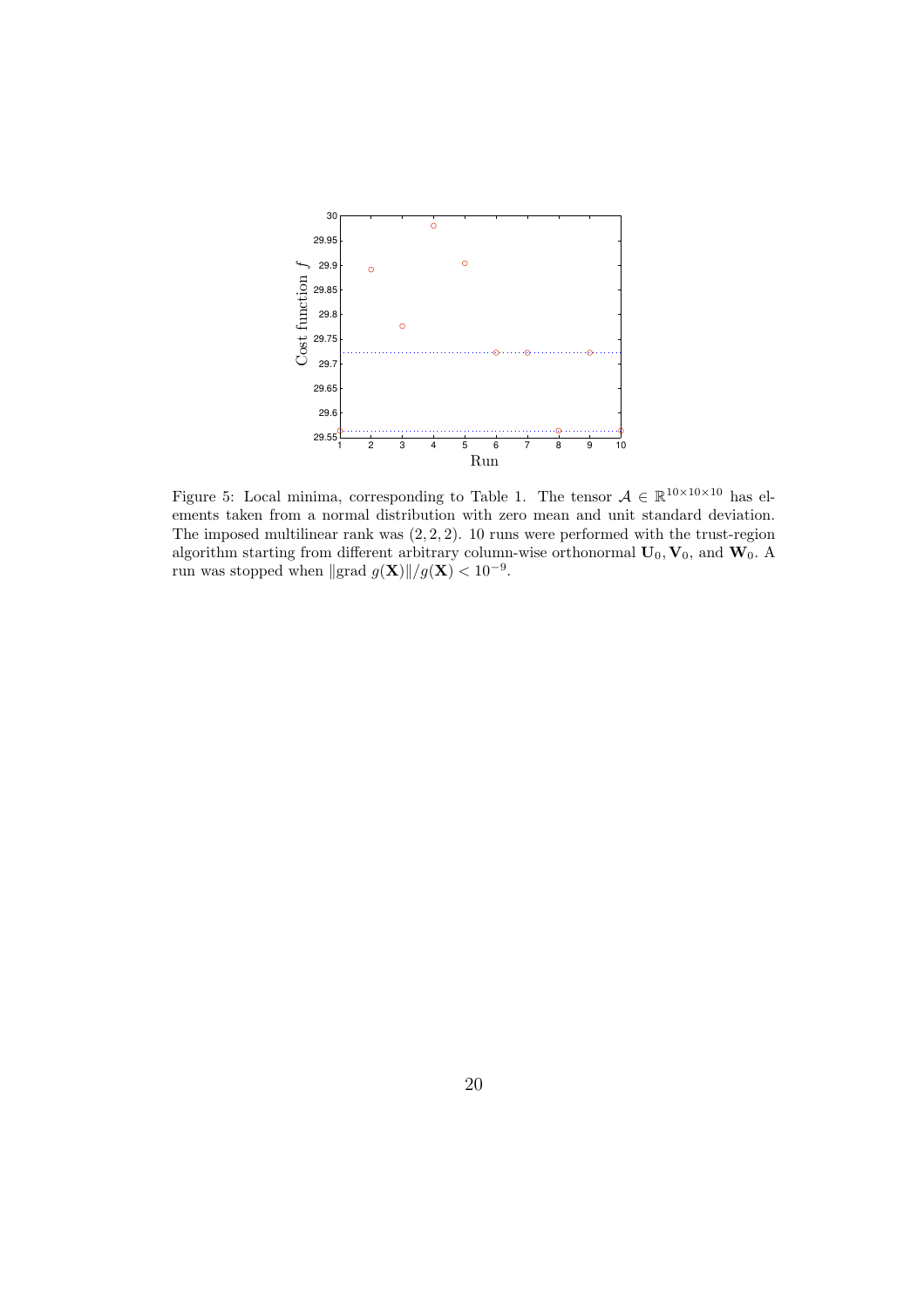

Figure 6: Local minima as in Figure 4(b). Here, two additional points are shown. They correspond to the outcome of HOOI and the trust-region algorithm, initialized with the truncated HOSVD.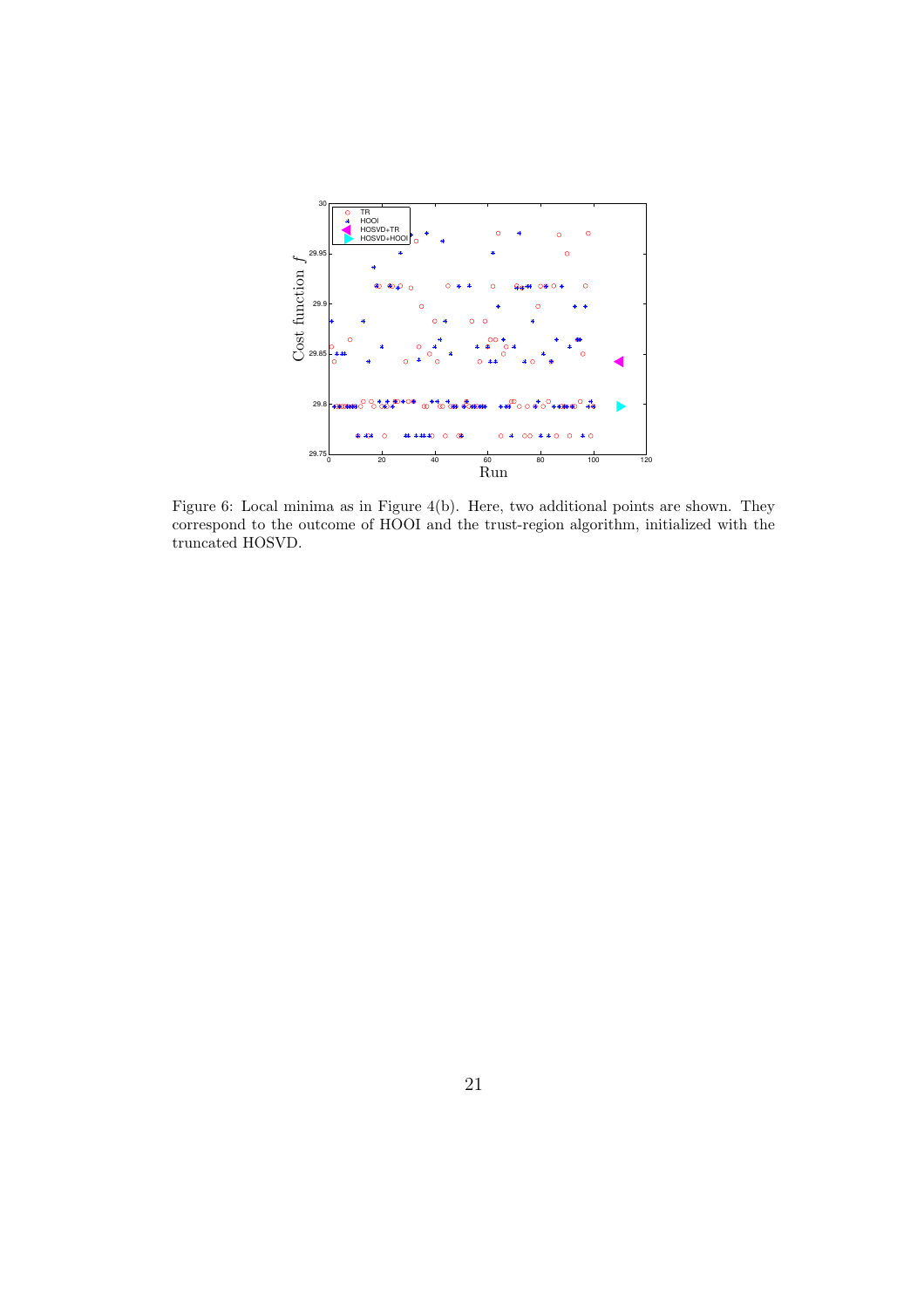# List of Tables

| 1 | Subspace angles between different matrices U, obtained with                            |  |
|---|----------------------------------------------------------------------------------------|--|
|   | the trust-region algorithm. 10 different initial points were con-                      |  |
|   | sidered. The elements of $A \in \mathbb{R}^{10 \times 10 \times 10}$ were taken from a |  |
|   | normal distribution with zero mean and unit standard devia-                            |  |
|   | tion. The imposed multilinear rank was $(2, 2, 2)$ . A run was                         |  |
|   |                                                                                        |  |
| 2 | We consider the two largest noise levels $\sigma$ in the experiment                    |  |
|   | presented in Figure 1. The table indicates for $U, V$ and $W$                          |  |
|   | separately, which local minimum was the closest to the "true"                          |  |
|   |                                                                                        |  |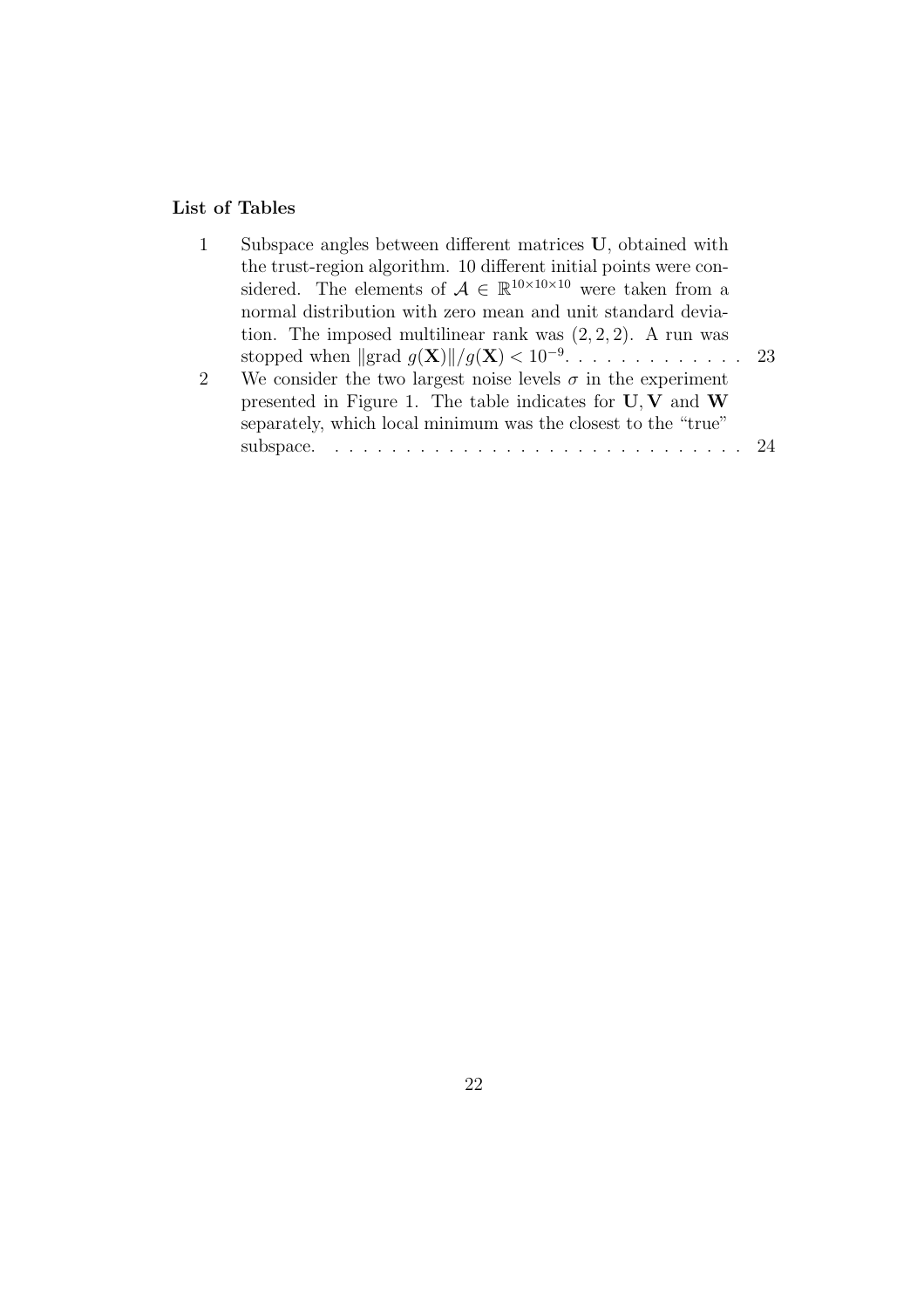|                |            | $\overline{2}$ | $\cdot$    | 4          |            | 6            |            |              | 9          | 10       |
|----------------|------------|----------------|------------|------------|------------|--------------|------------|--------------|------------|----------|
|                | $2.01E-16$ | 1.388476       | 1.182443   | 1.471074   | 1.528923   | 0.89849      | 0.89849    | $5.23E-10$   | 0.89849    | 5.80E-10 |
| $\overline{2}$ | 1.388476   | $2.21E-16$     | 1.441407   | 1.512369   | 0.809631   | 1.410662     | 1.410662   | 1.388476     | 1.410662   | 1.388476 |
| 3              | 1.182443   | 1.441407       | $2.62E-16$ | 1.543829   | 1.556697   | 1.03913      | 1.03913    | 1.182443     | 1.03913    | 1.182443 |
| 4              | .471074    | 1.512369       | 1.543829   | $2.23E-16$ | 1.356632   | 1.523707     | 1.523707   | 1.471074     | 1.523707   | 1.471074 |
| -5             | .528923    | 0.809631       | 1.556697   | 1.356632   | $6.31E-16$ | 1.454416     | 1.454416   | 1.528923     | 1.454416   | 1.528923 |
| 6              | 0.89849    | 1.410662       | 1.03913    | 1.523707   | 1.454416   | $4.36E-16$   | $2.08E-10$ | 0.89849      | $1.97E-10$ | 0.89849  |
|                | 0.89849    | 1.410662       | 1.03913    | 1.523707   | 1.454416   | 2.08E-10     | $4.70E-16$ | 0.89849      | $3.99E-11$ | 0.89849  |
| -8             | $5.23E-10$ | 1.388476       | 1.182443   | 1.471074   | 1.528923   | 0.89849      | 0.89849    | $2.50E-16$   | 0.89849    | 1.87E-10 |
| 9              | 0.89849    | 1.410662       | 1.03913    | 1.523707   | 1.454416   | $1.97E - 10$ | $3.99E-11$ | 0.89849      | $2.08E-16$ | 0.89849  |
| 10             | $5.80E-10$ | 1.388476       | 1.182443   | 1.471074   | 1.528923   | 0.89849      | 0.89849    | $1.87E - 10$ | 0.89849    | 6.55E-17 |

(a) Largest subspace angle

(b) Second largest subspace angle

23

|              |          |          |              |          |          |          |          |          |              | 10           |
|--------------|----------|----------|--------------|----------|----------|----------|----------|----------|--------------|--------------|
|              | 0        | 0.431241 | 0.018366     | .227264  | 0.139027 | 0.069378 | 0.069378 | 0        | 0.069378     |              |
| റ            | 0.431241 | 0        | 1.146175     | 0.75854  | 0.252364 | 1.078618 | 1.078618 | 0.431241 | 1.078618     | 0.431241     |
| 3            | 0.018366 | l.146175 | $\mathbf{0}$ | 0.745548 | 1.146822 | 0.080504 | 0.080504 | 0.018366 | 0.080504     | 0.018366     |
| 4            | .227264  | 0.75854  | 0.745548     | $\bf{0}$ | 1.06264  | 1.319963 | 1.319963 | 1.227264 | 1.319963     | 1.227264     |
| <sub>5</sub> | 0.139027 | 0.252364 | 1.146822     | l.06264  | $\bf{0}$ | 0.936273 | 0.936273 | 0.139027 | 0.936273     | 0.139027     |
| <sub>6</sub> | 0.069378 | .078618  | 0.080504     | 1.319963 | 0.936273 | o        | 0        | 0.069378 | U            | 0.069378     |
|              | 0.069378 | .078618  | 0.080504     | 1.319963 | 0.936273 | $\Omega$ | 0        | 0.069378 | $\mathbf{0}$ | 0.069378     |
| 8            | 0        | 0.431241 | 0.018366     | 1.227264 | 0.139027 | 0.069378 | 0.069378 | $\Omega$ | 0.069378     | $\mathbf{0}$ |
| -9           | 0.069378 | l.078618 | 0.080504     | 1.319963 | 0.936273 | 0        | 0        | 0.069378 | $\mathbf{0}$ | 0.069378     |
| 10           | 0        | 0.431241 | 0.018366     | l.227264 | 0.139027 | 0.069378 | 0.069378 | 0        | 0.069378     | 0            |

Table 1: Subspace angles between different matrices U, obtained with the trust-region algorithm. 10 different initial points were considered. The elements of  $A \in \mathbb{R}^{10 \times 10 \times 10}$  were taken from a normal distribution with zero mean and unit standard deviation. The imposed multilinear rank was  $(2, 2, 2)$ . A run was stopped when  $\Vert \text{grad } g(\mathbf{X}) \Vert / g(\mathbf{X}) < 10^{-9}$ .